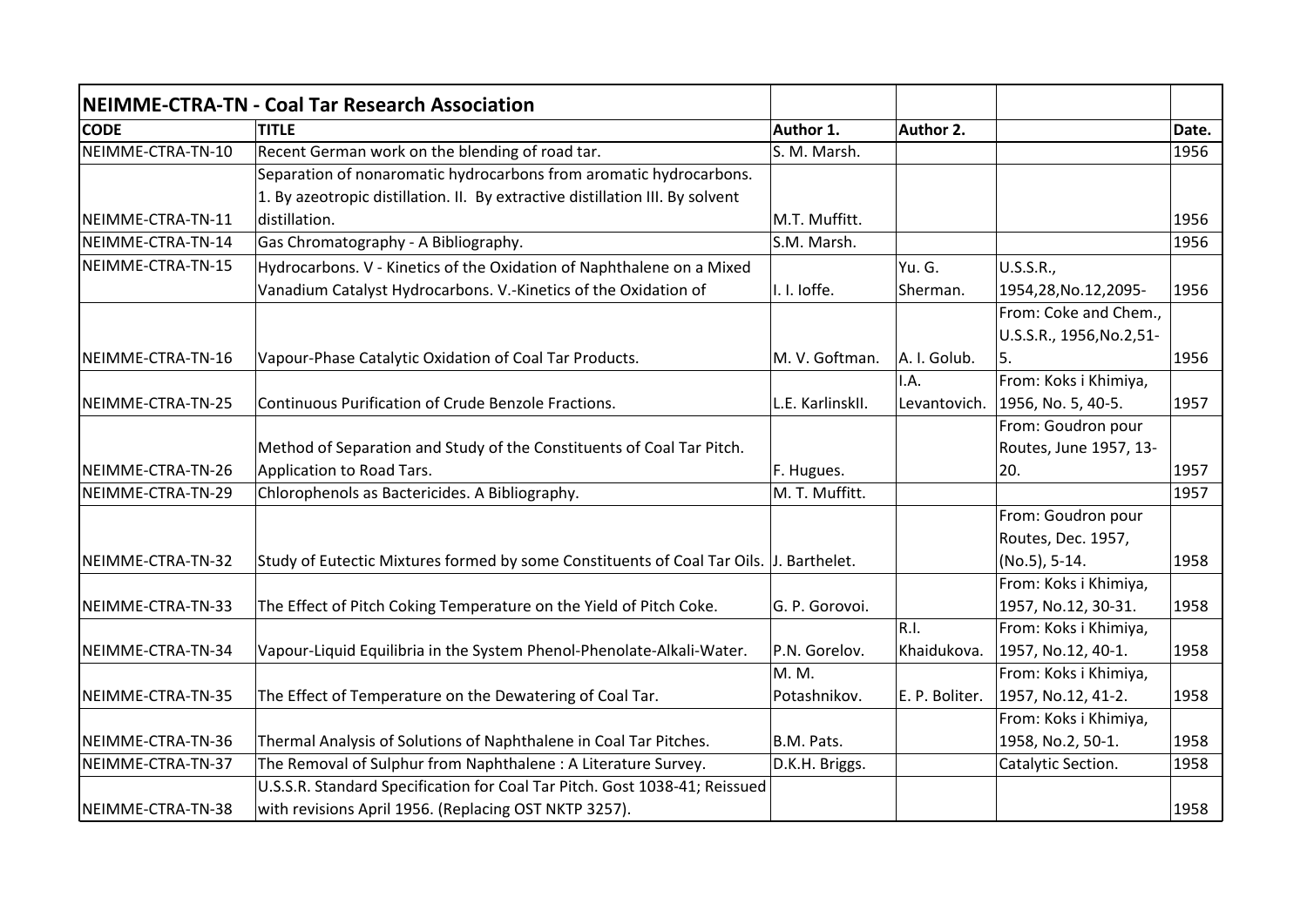|                   |                                                                           |                  | I.M.        | From: Koks I Khimiya,     |      |
|-------------------|---------------------------------------------------------------------------|------------------|-------------|---------------------------|------|
| NEIMME-CTRA-TN-39 | The future for coal chemicals in the Ukraine, 1959-65.                    | M.S. Litvinenko. | Nosalevich. | 1958, No.3, 34 - 7.       | 1958 |
| NEIMME-CTRA-TN-40 | French Technical Specification No. 36; Coating Materials for Pipe-Lines.  |                  |             |                           | 1958 |
|                   | Tar Distillation by the Societe Huiles, Goudrons et Derives (HGD) and the |                  |             | From: Mines, 1957, 12,    |      |
| NEIMME-CTRA-TN-41 | Products Obtained.                                                        |                  |             | No.3, 223-229.            | 1958 |
|                   |                                                                           |                  |             | From: Goudron pour        |      |
|                   |                                                                           |                  |             | Routes, June, 1958, 12-   |      |
| NEIMME-CTRA-TN-42 | The Treatment of Tars at Marieneau Works.                                 | P. Le Roux.      |             | 25.                       | 1958 |
|                   |                                                                           |                  |             | From: Freiberger          |      |
|                   |                                                                           |                  |             | Forsch., 1956, A51, 35-   |      |
| NEIMME-CTRA-TN-43 | Contribution on the Composition of Coal Tar Pitch.                        | H.-G. Schafer.   |             | 65.                       | 1958 |
|                   | European Specifications, Relating to Coal Tar, its Products and its       |                  |             |                           |      |
| NEIMME-CTRA-TN-44 | Competitors.                                                              | K. Preston.      |             |                           | 1958 |
|                   |                                                                           |                  |             | From: Koks i Khimiya,     |      |
| NEIMME-CTRA-TN-52 | Corrosion of Steel in Coke and By-Product Industry Equipment.             | E.V. Zotova.     |             | 1958, No.8, 49-51.        | 1958 |
|                   |                                                                           |                  |             | From: Strassenbau u.      |      |
|                   |                                                                           |                  |             | Bautenschutz mit          |      |
|                   |                                                                           |                  |             | Steinkohlenteer,          |      |
|                   |                                                                           |                  |             | Sonderheft, April 1958,   |      |
| NEIMME-CTRA-TN-53 | Post-Treatment of Wooden Railway Sleepers with Coal-Tar Coatings.         | H. O. Dieter.    |             | $20 - 22$ .               | 1958 |
|                   |                                                                           |                  |             | From: Strassenbau u.      |      |
|                   |                                                                           |                  |             | Bautenschutz m.           |      |
|                   |                                                                           |                  |             | Steinkohlenteer,          |      |
|                   |                                                                           |                  |             | Sonderheft, April 1958,   |      |
| NEIMME-CTRA-TN-54 | The Development of Coal-Tar Protective Coatings in Germany.               | C. Tiedge.       |             | $5 - 12.$                 | 1958 |
|                   |                                                                           |                  |             | From: Koks i Khimiya,     |      |
| NEIMME-CTRA-TN-55 | Fundamental Factors in the Pressing of Naphthalene Oils.                  | V.M. Tamarin.    |             | 1958, No.8, 40-4.         | 1959 |
|                   |                                                                           |                  |             | From: Bit., Teere, Asph., |      |
|                   |                                                                           |                  |             | Peche, Dec. 1958, 9,      |      |
| NEIMME-CTRA-TN-56 | Mixtures of Coal Tar and Bitumen.                                         | K. Krenkler.     |             | 368-70.                   | 1959 |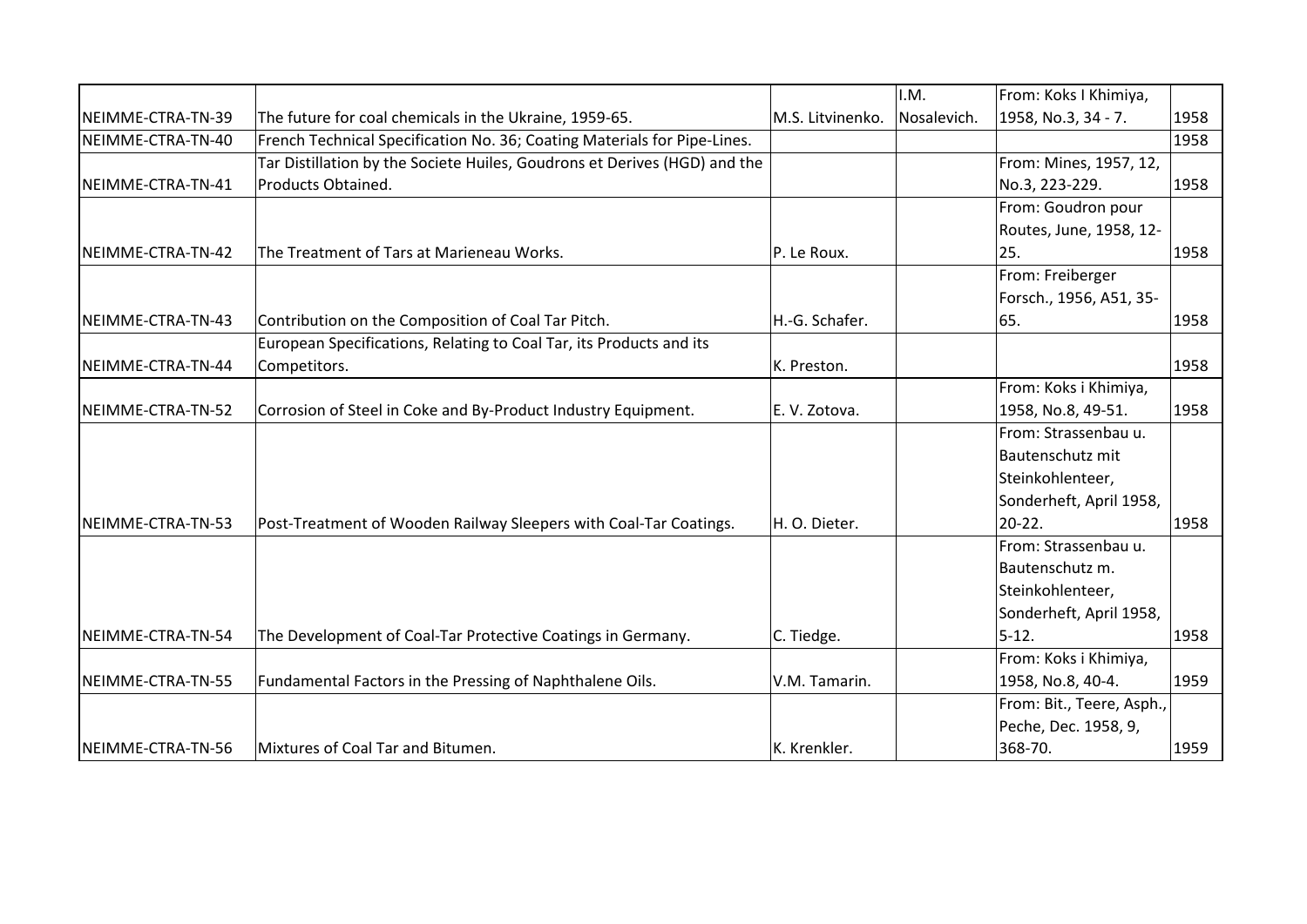|                   |                                                                    |                   |              | From: Koks i Khimiya,       |      |
|-------------------|--------------------------------------------------------------------|-------------------|--------------|-----------------------------|------|
|                   |                                                                    |                   |              | September 1958, 32-36.      |      |
|                   |                                                                    |                   |              | Translated from: Bull.      |      |
|                   |                                                                    |                   |              | Inf. S.G.I.G.B., 1958,      |      |
| NEIMME-CTRA-TN-57 | The Quality of Benzole Wash Oil.                                   | V.N. Shevlyagin.  |              | No.7, 35-44.                | 1959 |
|                   |                                                                    | N. N. Vorozhtsov  |              | From: Koks i Khimiya,       |      |
| NEIMME-CTRA-TN-58 | Conversion of Higher Homologues of Phenol to Lower Ones.           | et al.            |              | 1958, No. 11, 42-7.         | 1959 |
|                   |                                                                    |                   |              | From: Koks i Khimiya,       |      |
|                   |                                                                    |                   |              | 1958, No. 11, 47-51.        |      |
|                   |                                                                    |                   |              | Translated from: Bull.      |      |
|                   |                                                                    | I. P. Isaenko et  |              | Inf., S.G.I.G.B., 1958,     |      |
| NEIMME-CTRA-TN-59 | Methods of Improving the Distillation of Tar.                      | al.               |              | No.8, TG185-192.            | 1959 |
|                   | Production, Recovery and Purification of Phthalic Anhydride from   |                   |              |                             |      |
| NEIMME-CTRA-TN-60 | Naphthalene. A Literature Search: 1945-58.                         | M. T. Muffitt.    |              |                             | 1959 |
|                   | The Refining of Crude Benzole by Catalytic Hydrogenation under     | I. I. Eru, Yu.M.  |              | From: Koks i Khimiya, 2,    |      |
| NEIMME-CTRA-TN-61 | Pressure, using Coke Oven Gas.                                     | Volkov.           | A. A. Lange. | 35-8 (1959).                | 1959 |
|                   | Production and Purification of Fluorene, Acenaphthene, Diphenylene | S. M. Grigorev et |              | Koks i Khimiya, Oct.-       |      |
| NEIMME-CTRA-TN-62 | Oxide and Ortho-Diphenol from Coal Tar.                            | al.               |              | Nov. 1939, 9, 54-7.         | 1959 |
|                   |                                                                    |                   |              | <b>Abridged Translation</b> |      |
|                   |                                                                    |                   |              | from: Goudron pour          |      |
|                   |                                                                    |                   |              | Routes, March 1959,         |      |
| NEIMME-CTRA-TN-63 | Gas Chromatography and the Tar Industry.                           | F. Dupire.        | E. Grand'ry. | No. 10, 5-14.               | 1959 |
|                   |                                                                    |                   | V. H.        | From: Koks i Khimiya,       |      |
| NEIMME-CTRA-TN-64 | Preparation of Anhydrous Granulated Pitch.                         | B. M. Grinevich.  | Shevlyagin.  | 1957, No.3, 45-47.          | 1959 |
|                   |                                                                    |                   |              | From: Koks i Khimiya,       |      |
|                   |                                                                    |                   |              | December 1958, 35-41.       |      |
|                   |                                                                    |                   |              | Translated from: Bull.      |      |
|                   |                                                                    |                   | T. M.        | Inf. S.G.I.G.B., 1959,      |      |
| NEIMME-CTRA-TN-65 | A New Method of Producing Pure Anthracene and Carbazole.           | I. P. Isaenko.    |              | Markacheva.   No.2, TG9-18. | 1959 |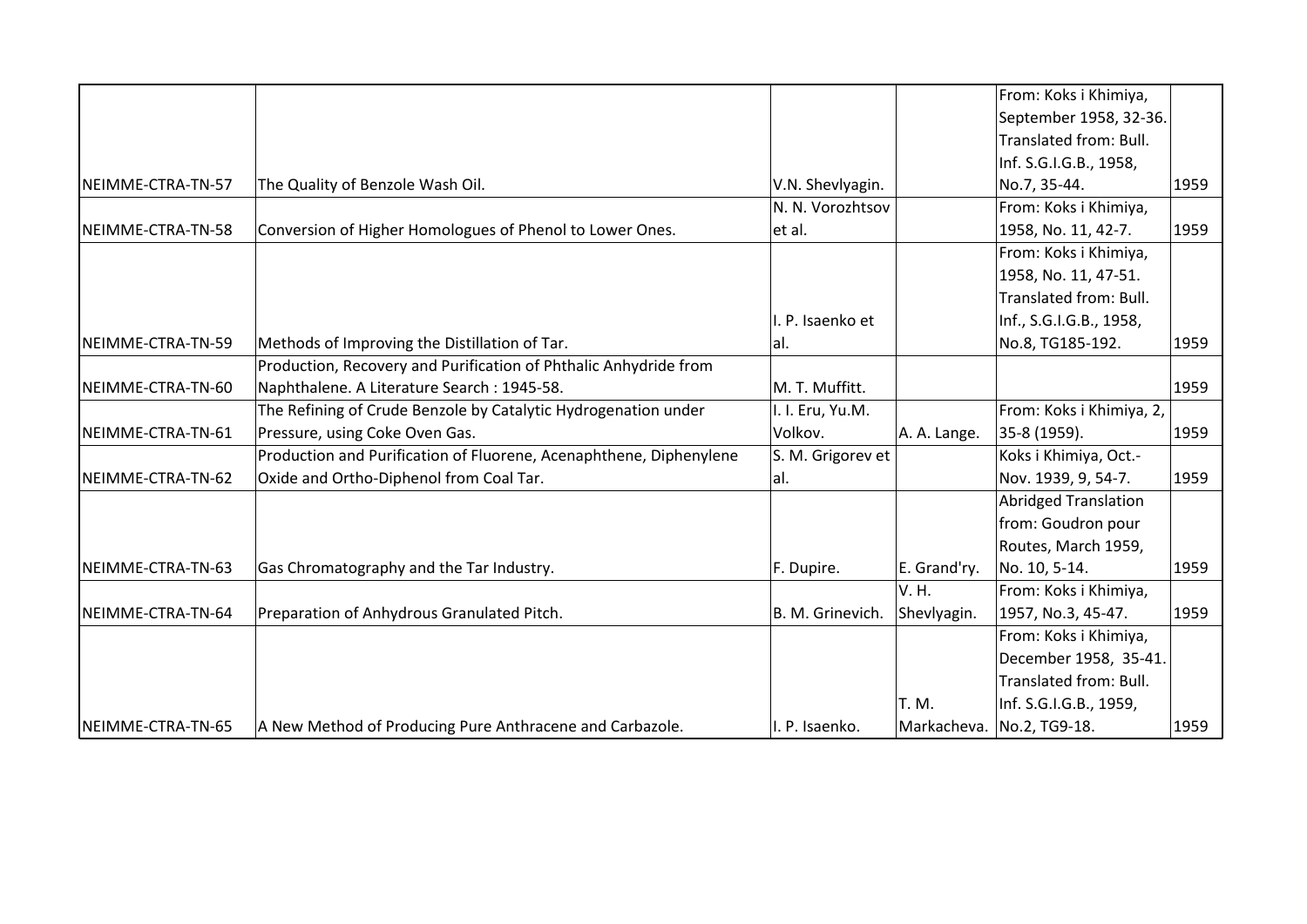|                   |                                                                          |                  |           | From: Koks i Khimiya,       |      |
|-------------------|--------------------------------------------------------------------------|------------------|-----------|-----------------------------|------|
|                   |                                                                          |                  |           | December 1958, 41-45.       |      |
|                   |                                                                          |                  |           | Translated from: Bull.      |      |
|                   |                                                                          | G. D.            | A.K.      | Inf. S.G.I.G.B., 1959,      |      |
| NEIMME-CTRA-TN-66 | Improved Treatment of Coal Tar Phenols.                                  | Kharlampovich.   | Ognieva.  | No.2, TG20-30.              | 1959 |
|                   |                                                                          |                  |           | (Translation of             |      |
|                   |                                                                          |                  |           | Czechoslovakian Patent      |      |
|                   |                                                                          |                  |           | Specification No.           |      |
| NEIMME-CTRA-TN-67 | Method for Separating 3-Methylcatechol from Catechol.                    | J. Jelinek.      |           | 83,691).                    | 1959 |
|                   |                                                                          |                  |           | From: Koks i Khimiya,       |      |
| NEIMME-CTRA-TN-68 | Tube Crystallizer for Naphthalene Oil.                                   | V. E. Privalov.  |           | 1959, No.3, 46-9.           | 1959 |
|                   |                                                                          |                  |           | From: Bit., Teere,          |      |
|                   |                                                                          |                  |           | Asph., Peche, May           |      |
|                   |                                                                          |                  |           | 1959, 10, 181, and          |      |
|                   |                                                                          |                  |           | Brennstoff-Chemie,          |      |
| NEIMME-CTRA-TN-69 | Notes on the Structure and Viscosity of Pitch.                           | K. Berneis.      |           | 20.5.59, 40, 167 - 68.      | 1959 |
|                   |                                                                          |                  |           | From: Bit., Teere, Asph.,   |      |
|                   | Sources of Error in the Determination of the Softening Point of Bitumen  |                  |           | Peche, May 1959, 10,        |      |
| NEIMME-CTRA-TN-70 | by the Ring and Ball Method, A.S.T.M. E28-42T.                           | A. Blank.        |           | 168 and 170.                | 1959 |
|                   |                                                                          |                  |           | From: Strassenbau u.        |      |
|                   |                                                                          |                  |           | Bautenschutz mit            |      |
|                   |                                                                          |                  |           | Steinkohlenteer, April      |      |
| NEIMME-CTRA-TN-71 | Oil-Firing in Mixing Plants with Special Reference to Coal Tar Fuel Oil. | W. Beger.        |           | 1959, 8, 11-14.             | 1959 |
|                   |                                                                          |                  |           | <b>Abridged Translation</b> |      |
|                   |                                                                          | M. Karavaev et   |           | from Koks I Khimiya         |      |
| NEIMME-CTRA-TN-72 | Coking of coal tar pitch in a fluidized coke bed.                        | al.              |           | 1958, No.10, 29-33.         | 1959 |
|                   |                                                                          |                  |           | From: Koks i Khimiya        |      |
|                   |                                                                          |                  |           | 1959, No.3, 49-53.          |      |
|                   |                                                                          |                  |           | Translated from: Bull.      |      |
|                   |                                                                          |                  |           | Inf. S.G.I.G.B., 1959,      |      |
| NEIMME-CTRA-TN-73 | Production of Pure Products from Light Pyridine Bases.                   | E. M. Gepshtein. |           | No.4, TB27-34.              | 1959 |
|                   |                                                                          | M. M.            | G. P.     | From: Zhur. Anal. Khim.,    |      |
| NEIMME-CTRA-TN-74 | Quantitative Determination of Acenaphthylene.                            | Dashevskii.      | Petrenko. | 1959, 14, No.3, 375-7.      | 1959 |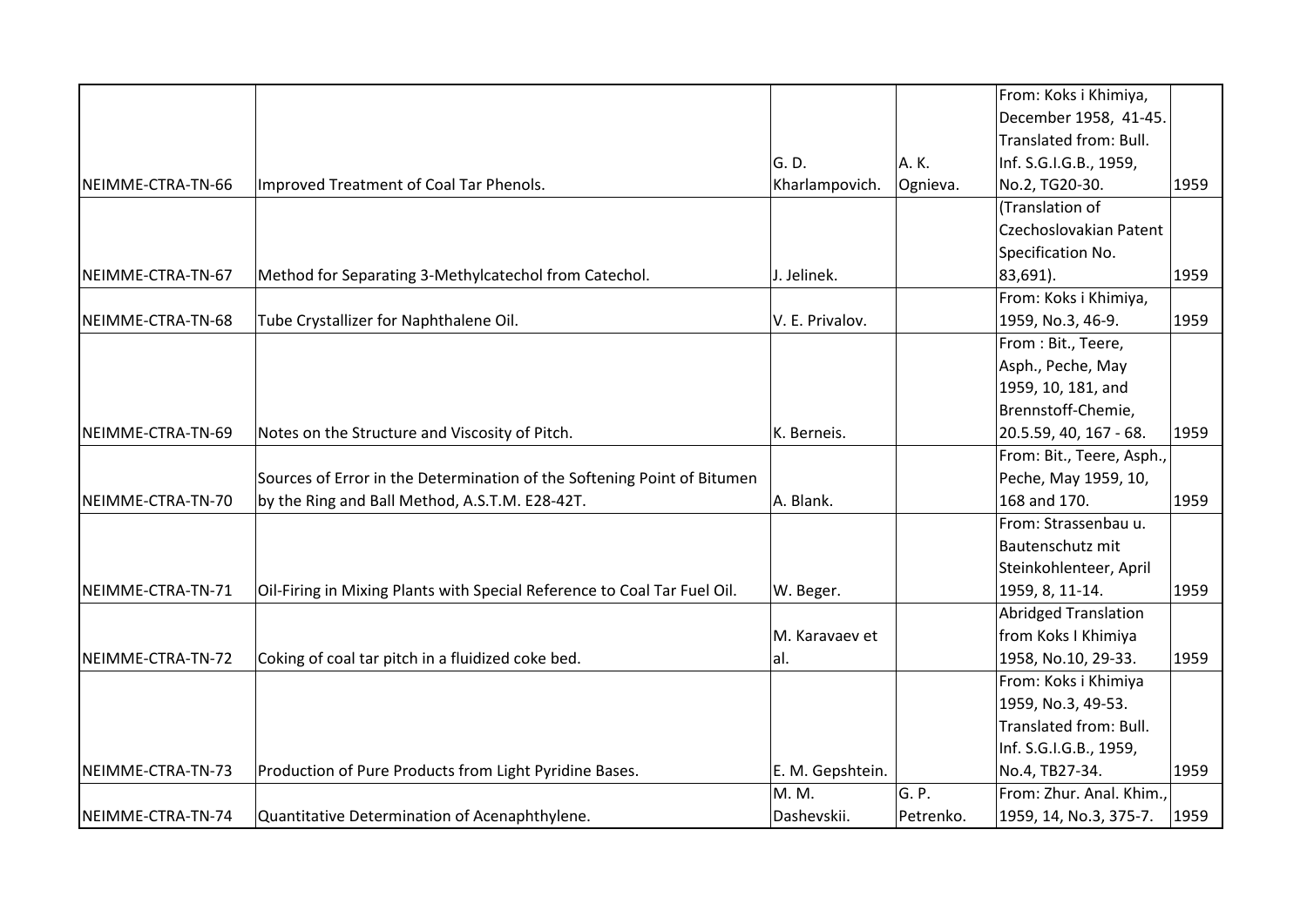|                   |                                                                       |                   |             | German Patent            |      |
|-------------------|-----------------------------------------------------------------------|-------------------|-------------|--------------------------|------|
|                   |                                                                       |                   |             | Specification No.        |      |
|                   |                                                                       |                   |             | 946,265. Gesellschaft    |      |
|                   |                                                                       |                   |             | fur Teerverwertung,      |      |
| NEIMME-CTRA-TN-75 | Method for the Polymerization of Substances Dissolved in Tar Oils.    |                   |             | Duisburg-Meiderich.      | 1959 |
| NEIMME-CTRA-TN-76 | The Conversion of Higher Phenols to Lower Phenols.                    |                   |             |                          | 1959 |
|                   |                                                                       |                   |             | Koks I Khimiya, 1959,    |      |
|                   |                                                                       |                   |             | No.4, 46-8. Translated   |      |
|                   |                                                                       |                   |             | from: Bull. Inf.         |      |
| NEIMME-CTRA-TN-77 | Specifications for Coal Tar Oils for Wood Preservation.               | B.M. Pats et al., |             | S.G.I.G.B., 22.8.59,     | 1959 |
|                   |                                                                       |                   |             | From: Journal of         |      |
|                   |                                                                       |                   |             | Applied Chemistry,       |      |
|                   |                                                                       |                   |             | U.S.S.R., 1958, 31, 1876 |      |
| NEIMME-CTRA-TN-78 | Demethylation of Methyl Phenols.                                      | D. Tishchenko.    | S. Sheina.  | 9.                       | 1959 |
|                   |                                                                       |                   |             | From: Chemicky           |      |
|                   |                                                                       |                   |             | Prumysl, Vol.8/33        |      |
|                   |                                                                       | Jaromir F.        |             | (1958) No.8, pp.397-     |      |
| NEIMME-CTRA-TN-79 | Catalytic Dealkylation of Monohydric Alkylphenols to Phenol.          | Jelinek.          |             | 402.                     | 1959 |
|                   |                                                                       |                   |             | From: Khimiya i          |      |
|                   |                                                                       |                   |             | Khimitcheskaia           |      |
|                   |                                                                       |                   |             | Tekhnologiia, March      |      |
|                   |                                                                       |                   |             | 1959. Translated from:   |      |
|                   |                                                                       |                   |             | Bull. Inf. S.G.I.G.B.,   |      |
| NEIMME-CTRA-TN-80 | Thermal Decomposition of Coal Tar Pitches.                            | A. N. Chistyakov. |             | 1959, No.7, TGI45-51.    | 1959 |
|                   |                                                                       |                   |             | (Translation of the      |      |
|                   |                                                                       |                   |             | paper in Bit., Teere,    |      |
|                   | The Influence of Bitumen Additions on the Structure of Coal Tar       |                   |             | Asph., Peche, Nov.       |      |
| NEIMME-CTRA-TN-81 | Products.                                                             | K. Berneis.       | L. J. Wood. | 1959, 10, 416-8).        | 1960 |
|                   |                                                                       |                   |             | From: Chemicky           |      |
|                   |                                                                       | Jaromir F.        |             | Prumysl, Vol.7/32        |      |
| NEIMME-CTRA-TN-82 | The Thermodynamics of the Demethylation of Cresols.                   | Jelinek.          |             | (1957) No.1, pp.4-8.     | 1960 |
|                   | Pechiney Specifications for the Standard Characteristics of Electrode |                   |             |                          |      |
| NEIMME-CTRA-TN-83 | Pitch.                                                                |                   |             |                          | 1960 |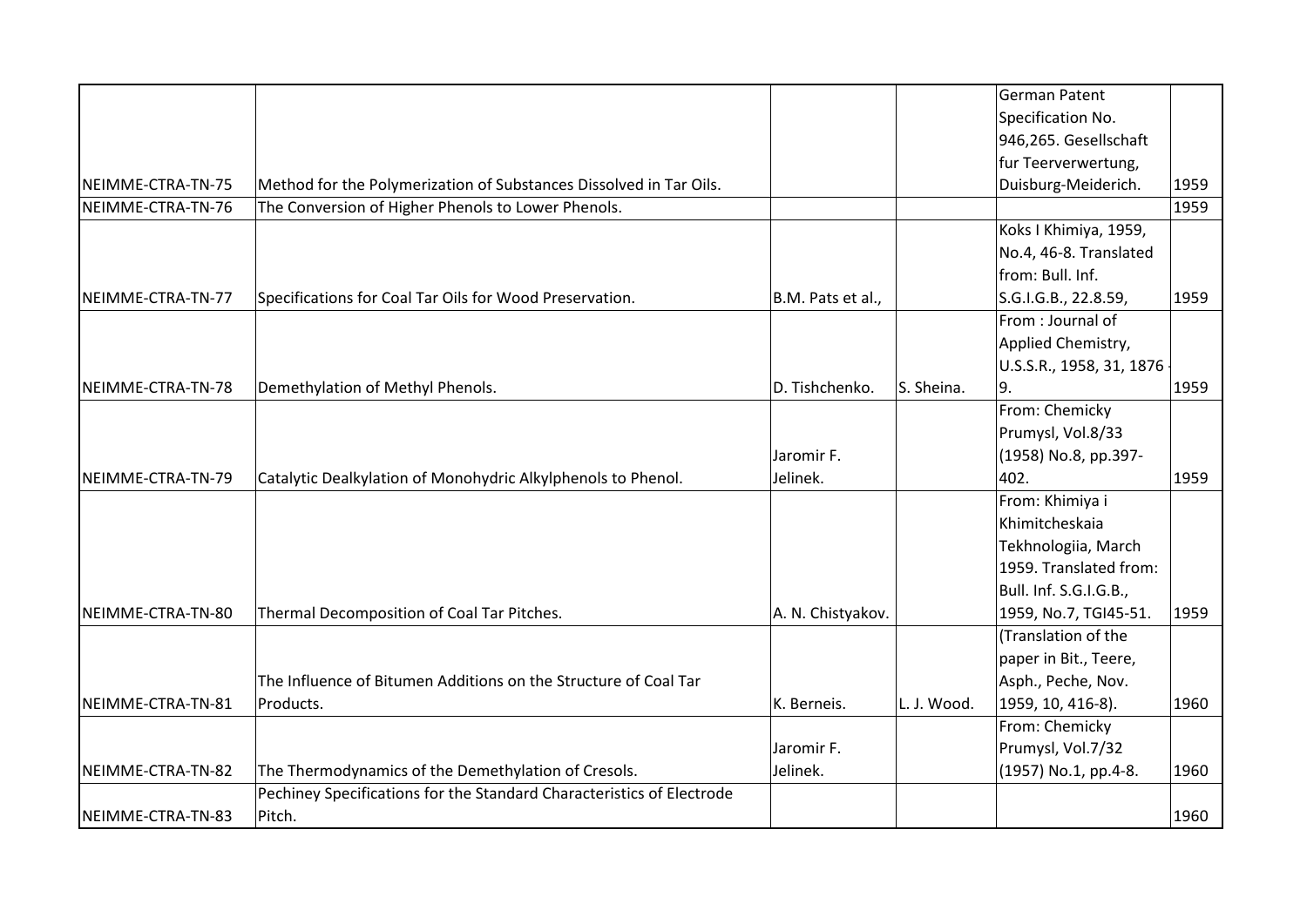|                   |                                                                    |                | From: Strassenbau u.          |      |
|-------------------|--------------------------------------------------------------------|----------------|-------------------------------|------|
|                   |                                                                    |                | Bautenschutz, Dec.            |      |
| NEIMME-CTRA-TN-84 | A Simple Vicosity Conversion Table.                                | A. Schmitt.    | 1959, 8, 48-9.                | 1960 |
|                   |                                                                    |                | From: Techn. Routiere,        |      |
| NEIMME-CTRA-TN-85 | A Method of Analyzing Road Tars by Selective Solvents.             |                | 1958, 3, (4), 90-2.           | 1960 |
|                   |                                                                    |                | From: Report of the           |      |
|                   |                                                                    |                | 1957 Annual General           |      |
|                   |                                                                    |                | Meeting of the Austrian       |      |
|                   |                                                                    |                | Road Research Soc., 6th       |      |
| NEIMME-CTRA-TN-86 | The Characterization and Testing of Bituminous Binders.            | N. Ewers.      | December, 1957.               | 1960 |
|                   |                                                                    |                | <b>Translated from: Prace</b> |      |
|                   | The Effect of Drained Naphthalene Oil on the Yield of Phenol and   |                | Inst. Hutniczych, 1958,       |      |
| NEIMME-CTRA-TN-87 | Naphthalene obtained in the Continuous Distillation of Tar.        | J. Szuba.      | 10, 299-302.                  | 1960 |
| NEIMME-CTRA-TN-88 | French Work on the Blending of Road Tar, 1956-59.                  | M. T. Muffitt. |                               | 1960 |
| NEIMME-CTRA-TN-89 | German Work on Blending of Road Tar, 1956-59.                      | M. T. Muffitt. |                               | 1960 |
|                   |                                                                    |                | From: paper presented         |      |
|                   |                                                                    |                | to Colloquium on High         |      |
|                   |                                                                    |                | <b>Temperature Gas</b>        |      |
|                   | Seperation and Identification of Coal Tar Bases using Gas          |                | Chromatography,               |      |
| NEIMME-CTRA-TN-90 | Chromatography and Infra-Red Spectroscopy.                         | H.-O. Heinze.  | Essen, 26 and 27.11.59. 1960  |      |
|                   |                                                                    |                | From: paper presented         |      |
|                   |                                                                    |                | to Colloquium on High         |      |
|                   |                                                                    |                | <b>Temperature Gas</b>        |      |
|                   |                                                                    |                | Chromatography,               |      |
| NEIMME-CTRA-TN-91 | Gas Chromatography of Pyridine Bases.                              | R. Ferrand.    | Essen, 26 and 27.11.59. 1960  |      |
|                   |                                                                    |                | From: paper presented         |      |
|                   |                                                                    |                | to Colloquium on High         |      |
|                   |                                                                    |                | <b>Temperature Gas</b>        |      |
|                   |                                                                    |                | Chromatography,               |      |
| NEIMME-CTRA-TN-92 | Gas Chromatography of Coal Tar Products Boiling above 500DegreesC. | F. Dupire.     | Essen, 26 and 27.11.59. 1960  |      |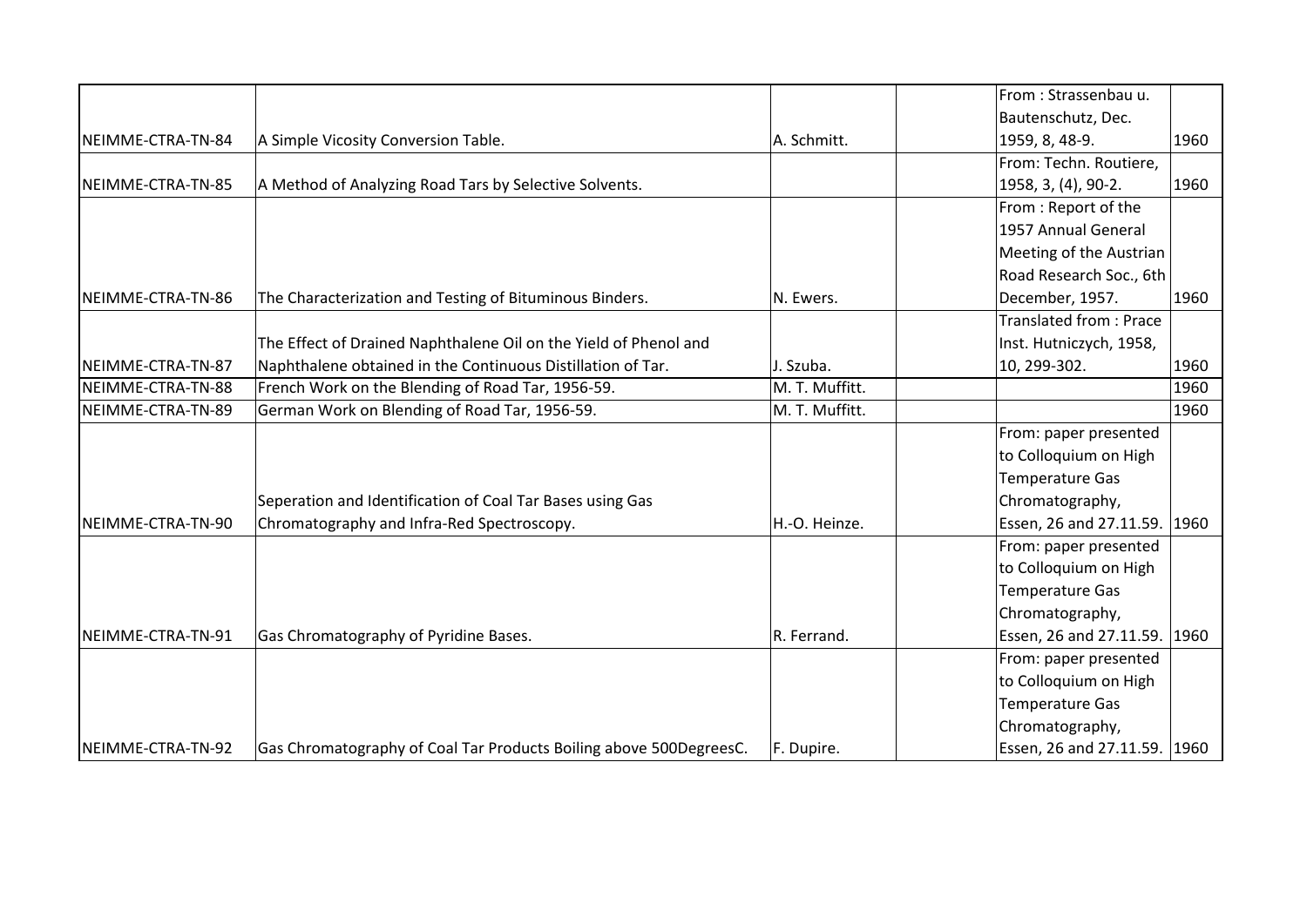|                    |                                                                           |                   |            | From: Paper presented        |      |
|--------------------|---------------------------------------------------------------------------|-------------------|------------|------------------------------|------|
|                    |                                                                           |                   |            | to Colloquium on High        |      |
|                    |                                                                           |                   |            | Temperature Gas              |      |
|                    |                                                                           |                   |            | Chromatography,              |      |
| NEIMME-CTRA-TN-93  | A New Method of Synthesis of Polymethyl and Polyalkyl Phenols.            | G. Lejeune.       |            | Essen, 26 and 27.11.59.      | 1960 |
|                    |                                                                           |                   |            | Report of a Visit to the     |      |
|                    |                                                                           |                   |            | Shell Chemical Co. Ltd.      |      |
|                    |                                                                           |                   |            | Laboratories at Egham,       |      |
|                    |                                                                           |                   |            | Surrey on Wednesday,         |      |
| NEIMME-CTRA-TN-94  | Coal Tar/Epoxy Resin Compositions.                                        | L. J. Wood.       |            | 20th April, 1960.            | 1960 |
|                    |                                                                           |                   |            | From: Papers presented       |      |
|                    |                                                                           |                   |            | to Colloquium on High        |      |
|                    | High-Temperature Gas Chromatography of Coal Tars. I. Comparison of        |                   |            | Temperature Gas              |      |
|                    | tars obtained under different carbonization conditions.                   |                   |            | Chromatography,              |      |
| NEIMME-CTRA-TN-95  | II.Chromatographic analysis of indene oils.                               | E. Grand'ry.      |            | Essen, 26 and 27.11.59. 1960 |      |
|                    |                                                                           |                   |            | From : J. Chem. Soc.         |      |
|                    |                                                                           |                   |            | Japan, Ind. Chem. Sect.,     |      |
|                    |                                                                           |                   |            | October 1958, 1260-4.        |      |
|                    |                                                                           |                   |            | Translated from: Bull.       |      |
|                    |                                                                           |                   |            | Inf. S.G.I.G.B., 13.4.60,    |      |
| NEIMME-CTRA-TN-96  | Catalysts for the Dealkylation of Tar Oil Fractions to yield Naphthalene. | S. Matsuda et al. |            | No.3, TG42-59.               | 1960 |
|                    |                                                                           |                   |            | From: Trudy Moskov.          |      |
|                    | Investigation of the Process of Chemisorption of CoTwo. by Solutions of   | A. G. Kasatkin et |            | Khim.-Technol. Inst.         |      |
| NEIMME-CTRA-TN-97  | NaOH and KOH in a Packed Column.                                          | al.               |            | 1957, No. 24, 389-404.       | 1960 |
|                    |                                                                           |                   |            | From: Chem.-Ing.-            |      |
|                    |                                                                           |                   |            | Technik, March 1960,         |      |
| NEIMME-CTRA-TN-98  | Technical Problems in Coal Briquetting.                                   | F. Wulf.          |            | 32, 198-201.                 | 1960 |
|                    |                                                                           |                   |            | A Commentary on              |      |
|                    |                                                                           |                   |            | <b>Technical Note No.84</b>  |      |
|                    |                                                                           |                   |            | and C.T.R.A. Reports         |      |
| NEIMME-CTRA-TN-99  | The Viscosity of Road Tars below the Equiviscous Temperature.             | L. J. Wood.       |            | Nos.0210 and 0244.           | 1960 |
|                    |                                                                           |                   | 0. M.      | From: Erdol und Kohle,       |      |
| NEIMME-CTRA-TN-100 | Coal Tar Distillation at Linz.                                            | P. van Loyen.     | Stuhrmann. | Oct. 1960, 13, 758-60.       | 1960 |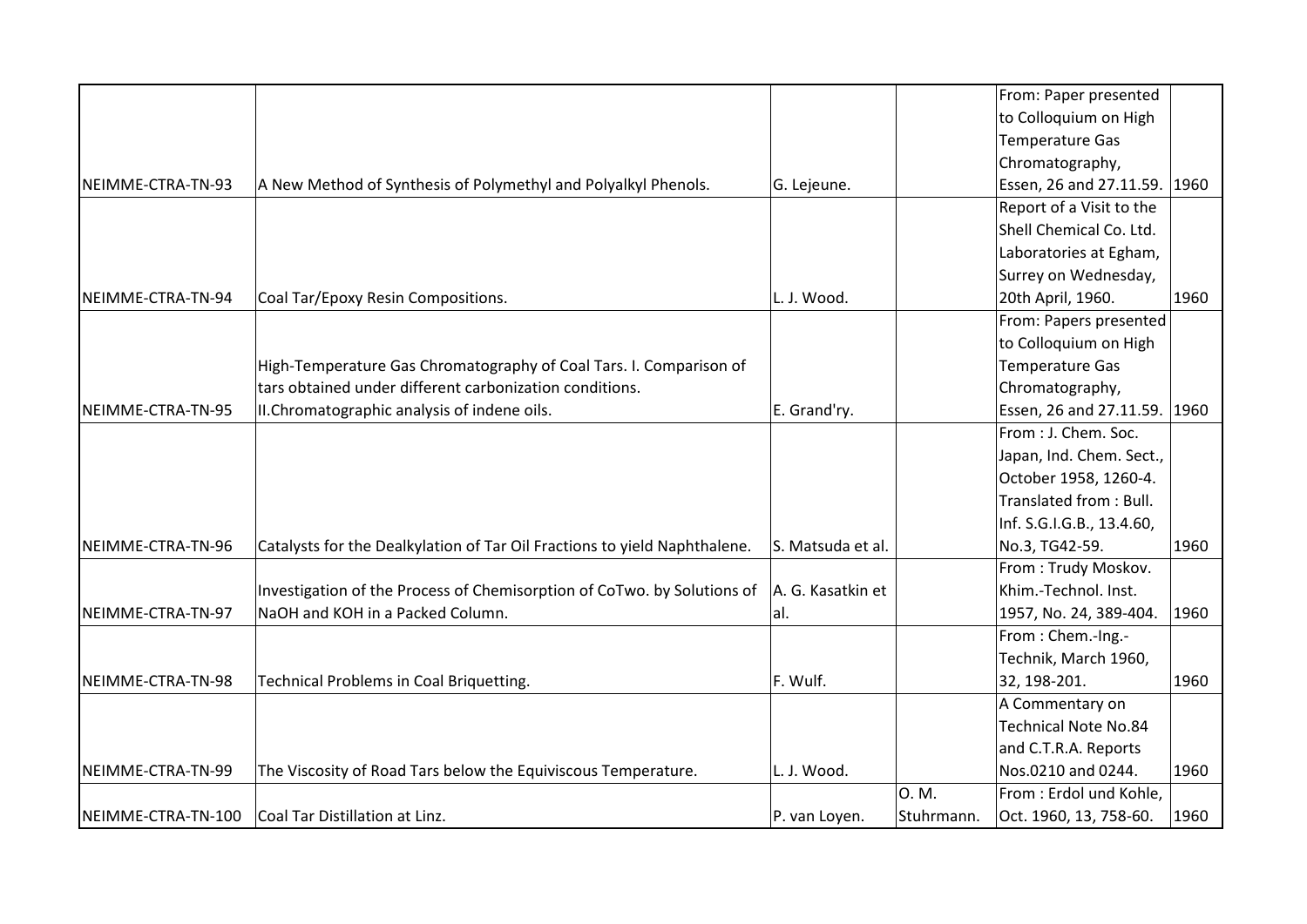|                    |                                                                 |                  |               | From: Bull. Soc. Chim.         |      |
|--------------------|-----------------------------------------------------------------|------------------|---------------|--------------------------------|------|
|                    | Chromatography by Vapour Entrainment. II. The Apparatus and its |                  |               | France, October 1960,          |      |
| NEIMME-CTRA-TN-101 | Application to Common Phenols.                                  | C. Dumazert.     | C. Ghiglione. | $ 1770-73.$                    | 1960 |
|                    |                                                                 |                  | Takayuki      | (From: Coal Tar Japan,         |      |
| NEIMME-CTRA-TN-102 | The Hydeal Process for Naphthalene Production.                  | Haruo Yoshioka.  | Iwaki.        | July 1960, 12, 389-392). 1961  |      |
|                    |                                                                 |                  |               | From: Goudron pour             |      |
|                    |                                                                 |                  | Mme.          | Routes, Dec. 1960, 11-         |      |
| NEIMME-CTRA-TN-103 | Contribution to the Study of Pitches.                           | F. Hugues.       | Lerpiniere.   | 14.                            | 1961 |
|                    |                                                                 |                  |               | A Report of visits paid        |      |
|                    |                                                                 |                  |               | by Dr. L. J. Wood to the       |      |
|                    |                                                                 |                  |               | D.S.I.R. Building              |      |
|                    |                                                                 |                  |               | <b>Research Station and to</b> |      |
|                    |                                                                 |                  |               | the British Cast Iron          |      |
| NEIMME-CTRA-TN-104 | The Utilization of Pitch.                                       | Dr. L. J. Wood.  |               | <b>Research Association.</b>   | 1961 |
|                    |                                                                 |                  |               | From: Goudron pour             |      |
|                    |                                                                 |                  |               | Routes, March 1961,            |      |
| NEIMME-CTRA-TN-105 | Some Research on Coal Tar Pitch.                                | J. C. Pariaud.   |               | No.18, 5-10.                   | 1961 |
|                    |                                                                 |                  |               | From: Paper presented          |      |
|                    |                                                                 |                  |               | to Colloquium on Gas           |      |
|                    | Gas Chromatography of High-Boiling Aromatics at Low Column      |                  |               | Chromatography, Paris          |      |
| NEIMME-CTRA-TN-106 | Temperatures.                                                   | H. D. Sauerland. |               | 21 and 22.11.60.               | 1961 |
|                    |                                                                 |                  |               | From: Paper presented          |      |
|                    |                                                                 |                  |               | to Colloquium on Gas           |      |
|                    |                                                                 |                  |               | Chromatography, Paris          |      |
|                    |                                                                 |                  |               | 21 and 22.11.60; Bull.         |      |
|                    |                                                                 |                  | А.            | soc. chim. France, 1961,       |      |
| NEIMME-CTRA-TN-107 | The Quantitative Analysis of Phenols by Gas Chromatography.     | H. Weiss.        | Kreyenbuhl.   | 603-6.                         | 1961 |
|                    |                                                                 |                  |               | From: Bull. Inf.               |      |
|                    |                                                                 |                  |               | S.G.I.G.B., 1961, No. 4,       |      |
|                    |                                                                 |                  |               | N45-N52; Goudron               |      |
|                    | Influence of the Phenolic and Basic Constituents on the Thermal |                  |               | pour Routes, June 1961,        |      |
| NEIMME-CTRA-TN-108 | Changes in Coal Tar Pitch.                                      | J. Chopin.       | J. Lore.      | No.19, 5-9.                    | 1961 |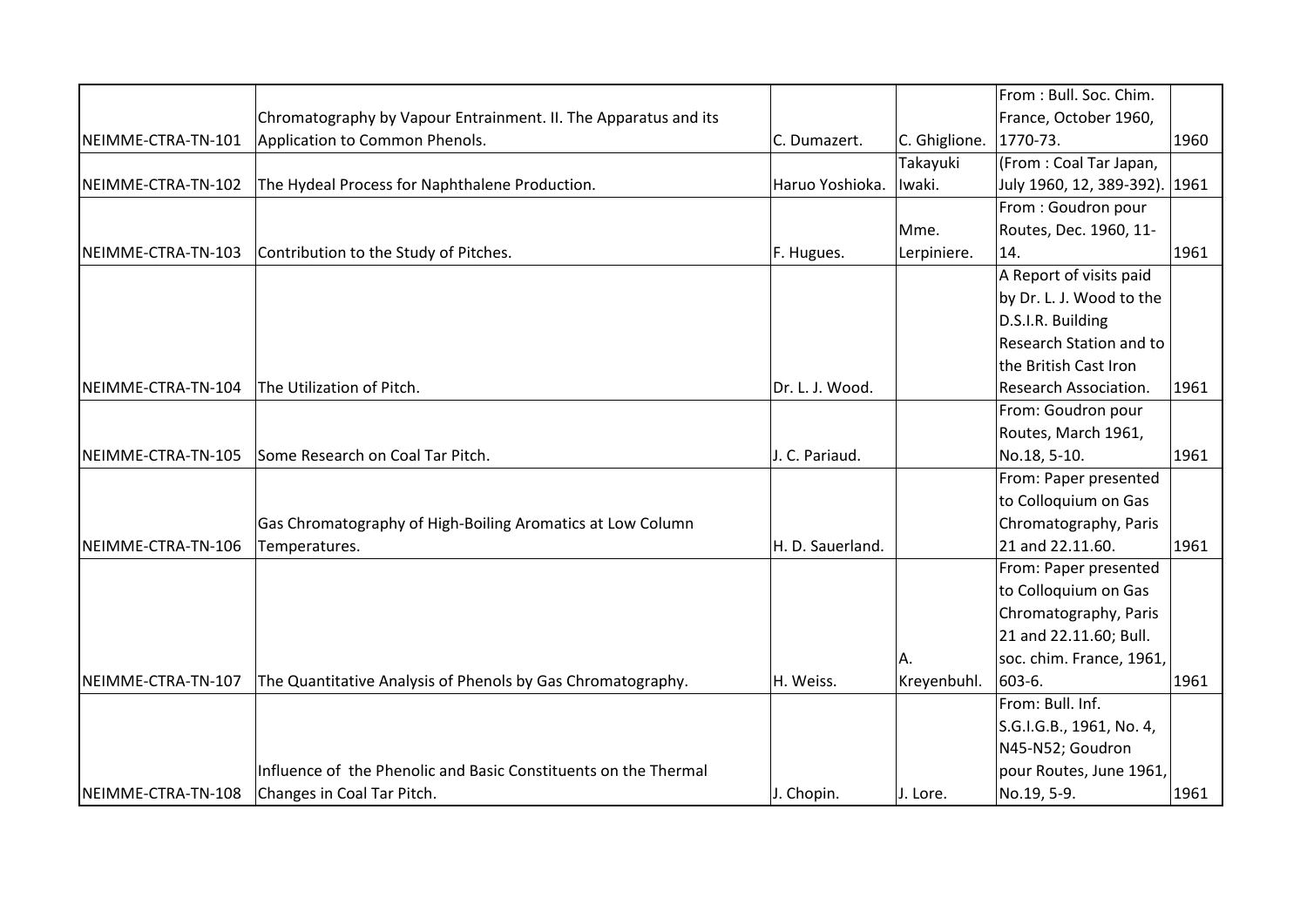|                    | Effect of Macrokinetic Factors on the Rate of Oxidation of Naphthalene            |                    |            | From: Khim. Prom.,        |      |
|--------------------|-----------------------------------------------------------------------------------|--------------------|------------|---------------------------|------|
| NEIMME-CTRA-TN-109 | in a Fluidized Catalyst Bed.                                                      | I. I. loffe et al. |            | 1961, No. 4, 258-63.      | 1961 |
|                    |                                                                                   |                    |            | From: Brennstoff-         |      |
|                    | Studies of Tar Acids from the L.T. Distillation of Coal. I. Tar acids from        | Y.V. Subbarao et   |            | Chemie, July 1961, 42,    |      |
| NEIMME-CTRA-TN-110 | low temperature liquor.                                                           | lal.               |            | 212-5.                    | 1961 |
|                    |                                                                                   |                    |            | From: Angew. Chem.,       |      |
| NEIMME-CTRA-TN-111 | Column Crystallization.                                                           | H. Shildknecht.    | H. Vetter. | 11.9.61., 73, 612-5.      | 1961 |
| NEIMME-CTRA-TN-112 | Solvent Extraction of Phenols from Tar Oils.                                      |                    |            |                           | 1961 |
|                    |                                                                                   |                    |            | Translation of            |      |
|                    |                                                                                   |                    |            | Norwegian Patent No.      |      |
| NEIMME-CTRA-TN-113 | Binder for Carbon Electrodes.                                                     |                    |            | 96443.                    | 1962 |
|                    |                                                                                   |                    |            | From: Journal of          |      |
|                    | Group Identification of Non-Volatile Organic Solids by Gas                        |                    |            | Chromatography, Nov.      |      |
| NEIMME-CTRA-TN-114 | Chromatography.                                                                   | J. Franc.          | J. Blaha.  | 1961, 6, 396-408.         | 1962 |
| NEIMME-CTRA-TN-115 | The Properties of Pyridine.                                                       | A.P. Willsher.     |            |                           | 1962 |
| NEIMME-CTRA-TN-116 | Safety Regulations for Workers in the German Coal Tar Industry.                   |                    |            |                           | 1962 |
|                    |                                                                                   |                    |            | From: Bit., Teere, Asph., |      |
|                    |                                                                                   |                    |            | Peche, Jan. 1962, 13, 10- |      |
| NEIMME-CTRA-TN-117 | Tar/Epoxy Compositions as Building Mastics.                                       | H. Walther.        |            | 17.                       | 1962 |
|                    |                                                                                   |                    |            | From: Chimia, 1961, 15,   |      |
| NEIMME-CTRA-TN-118 | Gas Chromatography and the Study of Tars.                                         | P. Ferrero.        |            | 333-9.                    | 1962 |
| NEIMME-CTRA-TN-119 | Extraction of Tar Acids from Tars by means of Solvents.                           | C.S.B. Nair.       |            |                           | 1962 |
|                    |                                                                                   |                    |            | From: Chimie et           |      |
|                    | Notes on the Structure of Coals, According to the Analysis of their               |                    |            | Industrie, 1961, 86, 523- |      |
| NEIMME-CTRA-TN-120 | Degradation Products.                                                             | A.F. Boyer et al.  |            | ۱9.                       | 1962 |
|                    |                                                                                   |                    |            | From: Bit., Teere, Asph., |      |
|                    | Extractant for Determining the Content of High-Molecular Tar Resins in            |                    |            | Peche, Feb. 1962, 13,     |      |
| NEIMME-CTRA-TN-121 | Electrode Binders. (Abridged Translation).                                        | F.A. Croy.         |            | 67-72.                    | 1962 |
|                    |                                                                                   |                    |            | From: Khimiya i Teknol.   |      |
|                    |                                                                                   |                    |            | Topliv i Masel, April     |      |
|                    |                                                                                   |                    |            | 1962, Translated from     |      |
|                    |                                                                                   | M.G. Gonikberg     |            | Bull. Inf. S.G.I.G.B.,    |      |
|                    | NEIMME-CTRA-TN-122 Process for the Thermal Dealkylation of Aromatic Hydrocarbons. | et al.             |            | 1962, No. 3,29-33.        | 1962 |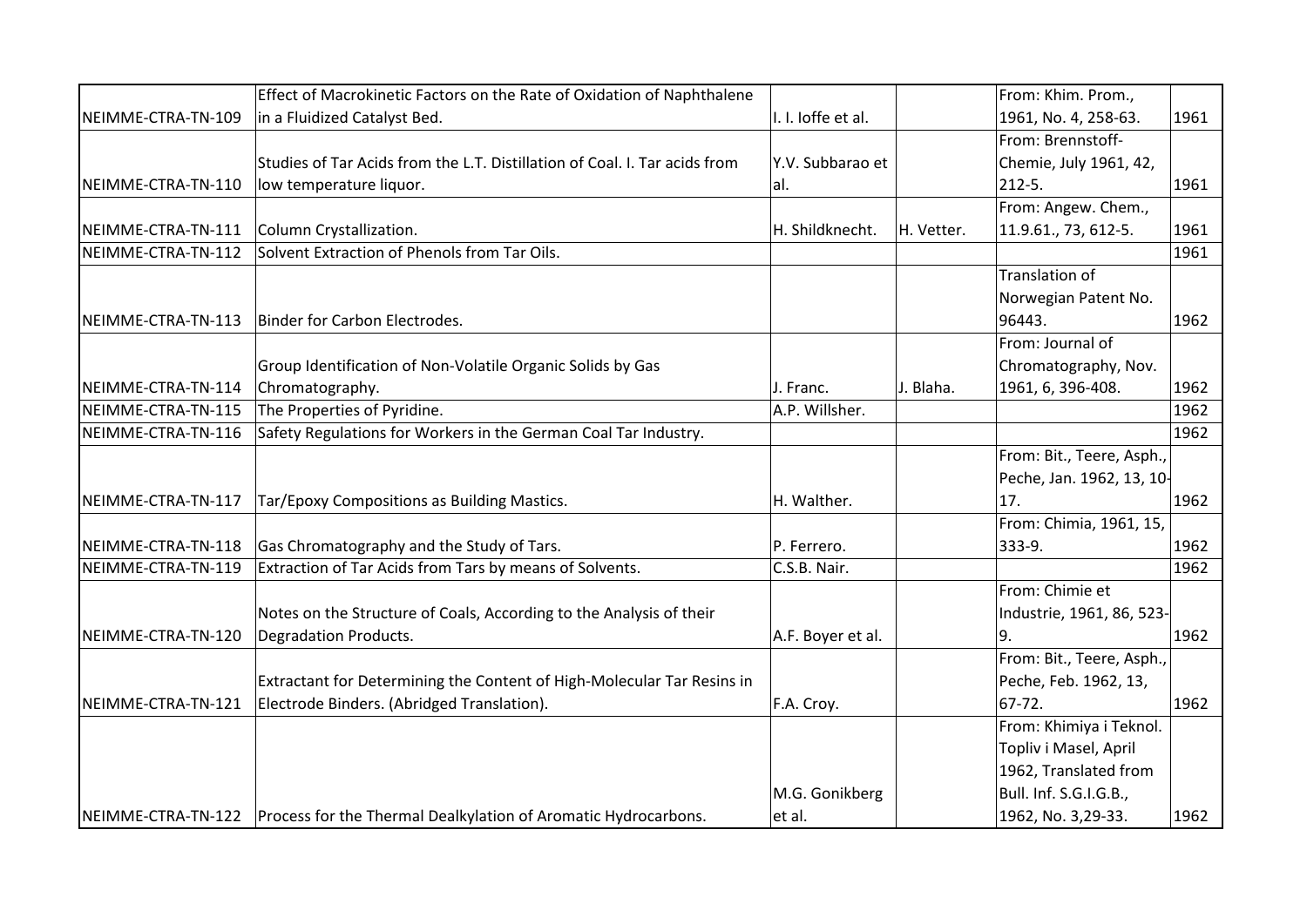| NEIMME-CTRA-TN-123 | The Properties of Phenol.                                                             | K. Preston.      |           |                               | 1962 |
|--------------------|---------------------------------------------------------------------------------------|------------------|-----------|-------------------------------|------|
|                    | Quantitative Evaluation of Carbolic and Naphthalene Fractions in the                  |                  |           | From: Koks-Smola-Gaz,         |      |
| NEIMME-CTRA-TN-124 | Continuous Distillation of Tar.                                                       | J.Szuba.         |           | 1961, 6, 144-7.               | 1962 |
|                    |                                                                                       |                  |           | From: Chimie                  |      |
|                    | Study of the Fraction Boiling 300-340DegreesC. From the Distillation of               |                  |           | Analytique, March             |      |
| NEIMME-CTRA-TN-125 | High-Temperature Coal Tar.                                                            | A.F. Boyer.      | P. Payen. | 1962, 44, No. 3, 107-13. 1962 |      |
|                    |                                                                                       |                  |           | From: Koks, Smola, Gaz,       |      |
|                    |                                                                                       |                  |           | 1961, No. 5, 6, 170-5.        |      |
|                    |                                                                                       |                  |           | via Bull. Inf. S.G.I.G.B.,    |      |
|                    | Suitability of Polish Raw Materials for the Production of Electrode                   |                  |           | 1962, No. 7, TG-70 - TG-      |      |
| NEIMME-CTRA-TN-126 | Carbon.                                                                               | Z. Kozielska.    |           | 78.                           | 1963 |
|                    | Comparison of the Operation of Air- and Water-Condensers during the                   |                  |           | From: Erdol u. Kohle,         |      |
| NEIMME-CTRA-TN-127 | Distillation of Benzole Pressure-Raffinate.                                           | F. Trefny.       |           | Dec. 1962, 15, 993-6.         | 1963 |
|                    |                                                                                       |                  |           | From: Brennstoff-             |      |
|                    |                                                                                       |                  |           | Chemie, Feb. 1963, 44,        |      |
| NEIMME-CTRA-TN-128 | Recent Developments in the Gas Chromatography of Coal Tar Products.                   | H.D. Sauerland.  |           | $37-43.$                      | 1963 |
| NEIMME-CTRA-TN-129 | The Handling of Phthalic Anhydride.                                                   |                  |           |                               | 1963 |
|                    |                                                                                       |                  |           | From: Bit., Teere, Asph.,     |      |
|                    |                                                                                       |                  |           | Peche, Feb. 1963, 14,         |      |
| NEIMME-CTRA-TN-130 | Tar in Modern Rust-Protection Systems.                                                | W.A. Riese.      |           | 66-7.                         | 1963 |
|                    |                                                                                       |                  |           | From: Bull. Soc. Chim.        |      |
|                    | Cryoscopic and Conductimetric Properties of Phenol and the Three                      |                  |           | France, Feb. 1963, 333-       |      |
| NEIMME-CTRA-TN-131 | Cresols.                                                                              | R. Perrin.       |           | 6.                            | 1963 |
|                    |                                                                                       |                  |           | From: Gas u.                  |      |
|                    |                                                                                       |                  |           | Wasserfach, 29.3.63,          |      |
| NEIMME-CTRA-TN-132 | Tar Cracking in Coke Ovens.                                                           | H. Berge.        | U. Kett.  | 104, 370-4.                   | 1963 |
|                    |                                                                                       |                  |           | From: Chimie                  |      |
|                    |                                                                                       |                  |           | Analytique, March             |      |
| NEIMME-CTRA-TN-133 | Chromatography in the Study of Coal Tar Pitches.                                      | R. Ferrand.      |           | 1963, No. 3, 133-4.           | 1963 |
|                    |                                                                                       | J. Jurkiewicz et |           | From: Koks-Smola-Gaz,         |      |
|                    | NEIMME-CTRA-TN-134   Mechanism of Carbonization and Graphitization of Coal Tar Pitch. | al.              |           | 1962, No. 6, 219-26.          | 1963 |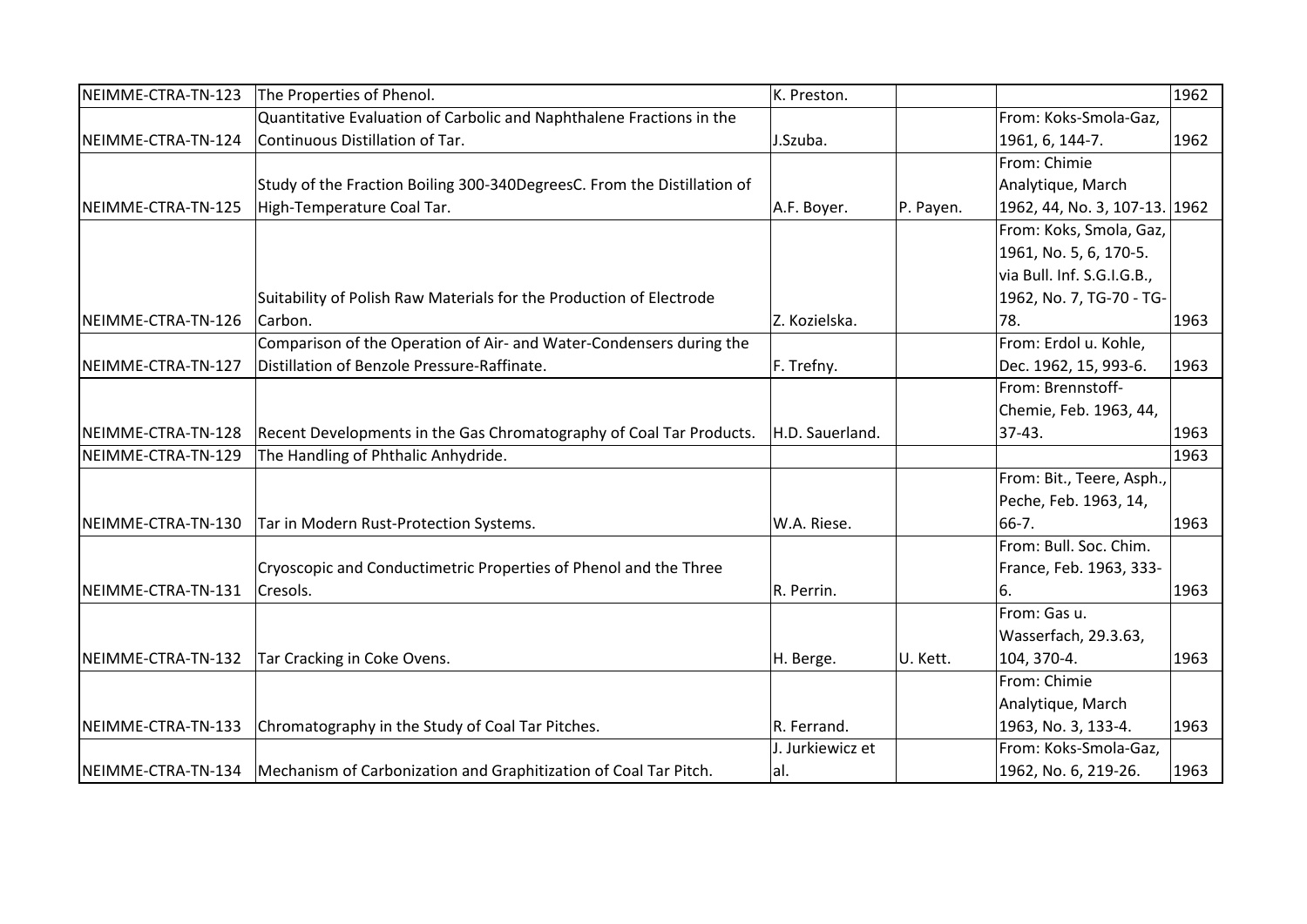|                    |                                                                         |                    |         | From: Separation         |      |
|--------------------|-------------------------------------------------------------------------|--------------------|---------|--------------------------|------|
|                    |                                                                         |                    |         | immediate et             |      |
|                    |                                                                         |                    |         | chromatographie, 1961,   |      |
|                    | Gas Phase Chromatography. Use of Retention Data in the Analysis of      |                    |         | Edit. Paris. GAMS. 1962, |      |
| NEIMME-CTRA-TN-135 | Tars and their Hydrogenation Products.                                  | R. Ferrand.        |         | 132-40.                  | 1963 |
| NEIMME-CTRA-TN-136 |                                                                         |                    |         | From: Erdol u. Kohle,    |      |
| Production         | Production of Pure Aromatics by Azeotropic Distillation and Extraction. | K. - H. Eisenlohr. |         | June 1963, 16, 523-33.   | 1963 |
|                    | The Reaction between Phenols and Dibasic Acid Chlorides; A Literature   |                    |         |                          |      |
| NEIMME-CTRA-TN-137 | Survey.                                                                 | P.G. Copeland.     |         |                          | 1963 |
|                    |                                                                         |                    |         | From: Z. fur anal.       |      |
|                    | Application of Infra-Red Spectroscopy and Gas Chromatography to the     |                    | H. - O. | Chemie, 1959, 170, 166-  |      |
| NEIMME-CTRA-TN-138 | Chemistry and Structure of Coumarone Resins.                            | F. Eckhardt.       | Heinze. | 176.                     | 1963 |
|                    |                                                                         |                    |         | From: Brennstoff-        |      |
|                    | Gas Chromatographic Determination of Phenanthrene, Anthracene and       |                    |         | Chemie, Feb. 1964, 45,   |      |
| NEIMME-CTRA-TN-139 | Carbazole.                                                              | H.D. Sauerland.    |         | 55-6.                    | 1964 |
| NEIMME-CTRA-TN-140 | An Automatic Apparatus for Small-Scale Zone Refining.                   | W.G. Wilman.       |         |                          | 1964 |
|                    | Study of Pitches by Gas Chromatography; Comparison of the               |                    |         | From: Goudron pour       |      |
|                    | Phenanthrene-Coronene Fraction from Pitch, of a Toluene extract of Tar  |                    |         | Routes, March 1964, 5-   |      |
| NEIMME-CTRA-TN-141 | and of a Chrysene Oil.                                                  | R. Ferrand.        |         | 19.                      | 1964 |
|                    |                                                                         |                    |         | From: Chemiker-          |      |
|                    | The Detection of Polycyclic Aromatic Hydrocarbons by Chromatographic    |                    |         | Zeitung, 1964, 88, 235-  |      |
| NEIMME-CTRA-TN-142 | Methods.                                                                | H.-J. Petrowitz.   |         | 41.                      | 1964 |
| NEIMME-CTRA-TN-143 | Observations on some G.f.T. Operations and Plant.                       | W.D. Drake.        |         |                          | 1964 |
|                    |                                                                         |                    |         | From: Strassenbau u.     |      |
|                    |                                                                         |                    |         | Bautenschutz m.          |      |
|                    |                                                                         |                    |         | Steinkohlenteer, June    |      |
| NEIMME-CTRA-TN-144 | Creosote for Timber Preservation.                                       | H.O. Dieter.       |         | 1964, 21-4.              | 1964 |
|                    |                                                                         |                    |         | From: Strassenbau u.     |      |
|                    |                                                                         |                    |         | Bautenschutz m.          |      |
|                    |                                                                         | H. Broese van      |         | Steinkohlenteer, June    |      |
|                    | NEIMME-CTRA-TN-145 Studies on Wood Preservation with Creosote.          | Groenou.           |         | 1964, 11-20.             | 1964 |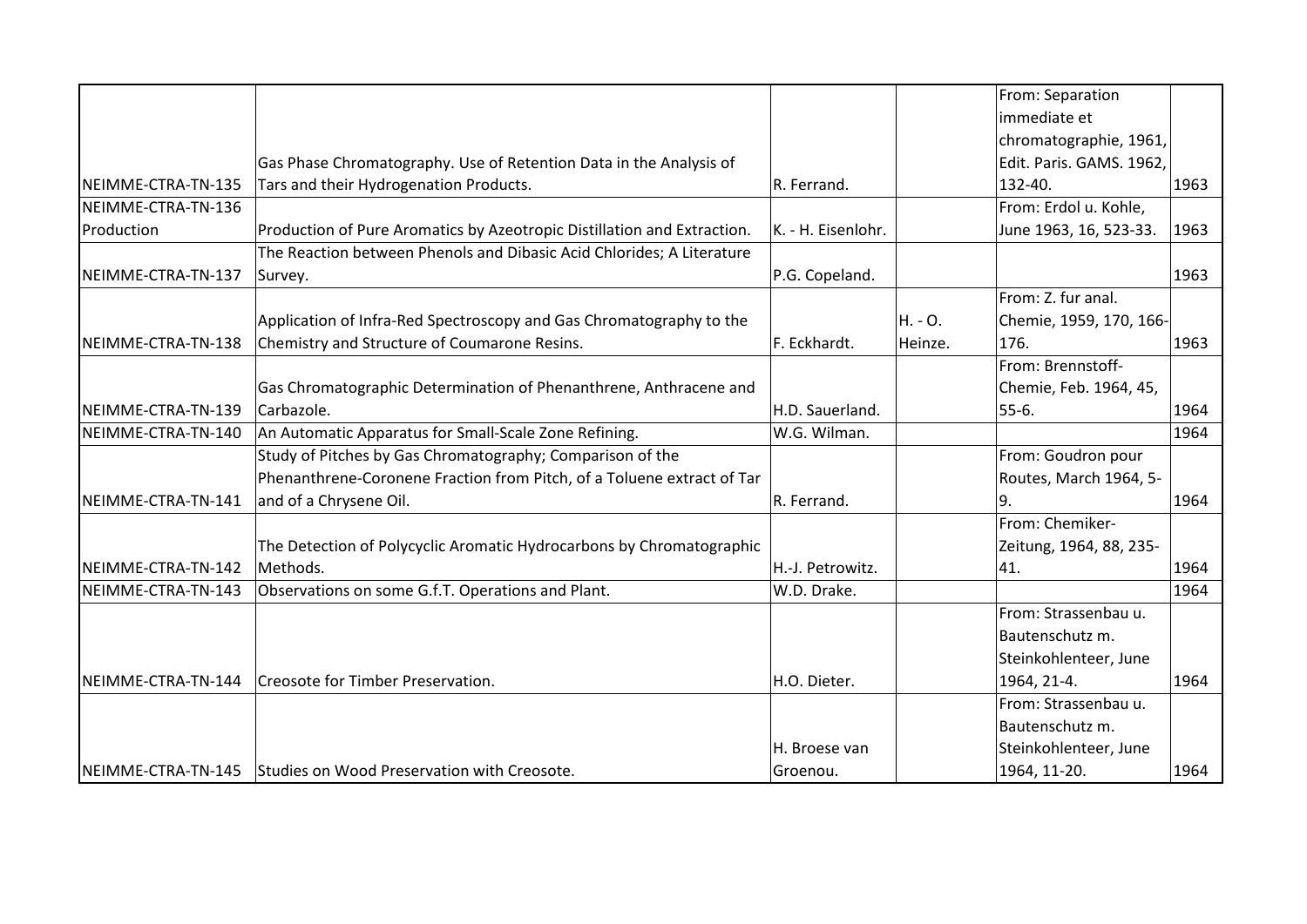|                    |                                                                         |                |            | From: Collection of          |      |
|--------------------|-------------------------------------------------------------------------|----------------|------------|------------------------------|------|
|                    |                                                                         |                |            | <b>Czechoslovak Chemical</b> |      |
|                    |                                                                         |                |            | Communications, June         |      |
| NEIMME-CTRA-TN-146 | Nitration of Phenols with Nitrous Acid.                                 | J. Gasparic.   |            | 1964, 29, 1374-9.            | 1964 |
|                    |                                                                         |                |            | From: La Route, August       |      |
| NEIMME-CTRA-TN-147 | Mixtures of Tars and Bitumens in the Preparation of Road Surfacings.    | A. Cochery.    |            | 1964, 39-45.                 | 1965 |
| NEIMME-CTRA-TN-148 | Guide to the Utilization of Tar Acids.                                  | A.P. Walker.   |            |                              | 1965 |
|                    | The Preparation of 1,4-Naphthoquinone from Naphthalene: A Literature    |                |            |                              |      |
| NEIMME-CTRA-TN-149 | Survey.                                                                 | V. Hughes.     |            |                              | 1965 |
|                    |                                                                         |                |            | From: Brennstoff             |      |
|                    |                                                                         |                |            | Chemie, February 1964,       |      |
| NEIMME-CTRA-TN-150 | Dimethyladipic Acids as Ester Oil Components.                           | D. Klamann.    | W. Lache.  | 45, 33-7.                    | 1965 |
|                    |                                                                         |                |            | From: Bit., Teere, Asph.,    |      |
|                    |                                                                         |                |            | Peche, Jan. 1965, 16, 12-    |      |
| NEIMME-CTRA-TN-151 | Tar-Epoxy Protective Coatings.                                          | K. Fiebach.    |            | 17.                          | 1965 |
| NEIMME-CTRA-TN-152 | The Synthesis of Pyridine: A Literature Survey.                         | V.C.A. Hughes. |            |                              | 1965 |
|                    |                                                                         |                |            | From: Bit., Teere,           |      |
|                    | Rubber-Bitumen and Rubber-Tar Mixtures for use in Road Construction,    |                |            | Asph., Peche, Feb.           |      |
| NEIMME-CTRA-TN-153 | Coatings and Joint-Sealing Materials.                                   | M. Bottcher.   |            | 1965, 16, 54-6.              | 1965 |
|                    |                                                                         |                |            | From: Brennstoff-            |      |
|                    | The Production of Phenols from Tar Oils by Supersaturation of Phenolate |                |            | Chemie, March 1965,          |      |
| NEIMME-CTRA-TN-154 | Lye.                                                                    | R. Kubicka.    | Z. Kvapil. | 46, 65-71.                   | 1965 |
|                    |                                                                         |                |            | From: Brennstoff-            |      |
|                    |                                                                         |                |            | Chemie, March 1965,          |      |
| NEIMME-CTRA-TN-155 | Study of the Insoluble Content of Coal Tar.                             | M. Janik.      |            | 46, 72-5.                    | 1965 |
| NEIMME-CTRA-TN-156 | Preparation, Properties and uses of the Indanols: A Literature Survey.  | V.C.A. Hughes. |            |                              | 1965 |
| NEIMME-CTRA-TN-157 | Preparation of Anthraquinone fron Anthracene; A Literature Survey.      | V.C.A. Hughes. |            |                              | 1965 |
|                    |                                                                         |                |            | From: Bit., Teere, Asph.,    |      |
|                    |                                                                         |                |            | Peche, June 1965, 16,        |      |
| NEIMME-CTRA-TN-158 | The use of Low-Temperature Tar in Bituminous Road Construction.         | W. Gad.        |            | 269-74.                      | 1965 |
|                    |                                                                         |                |            | The Coal Tar Research        |      |
|                    | The Alkylation of Phenols with Alcohols and Ethers over Metal Oxide     |                |            | Association. Organic         |      |
| NEIMME-CTRA-TN-159 | Catalysts.                                                              | J.A. Sharp.    |            | Section.                     | 1965 |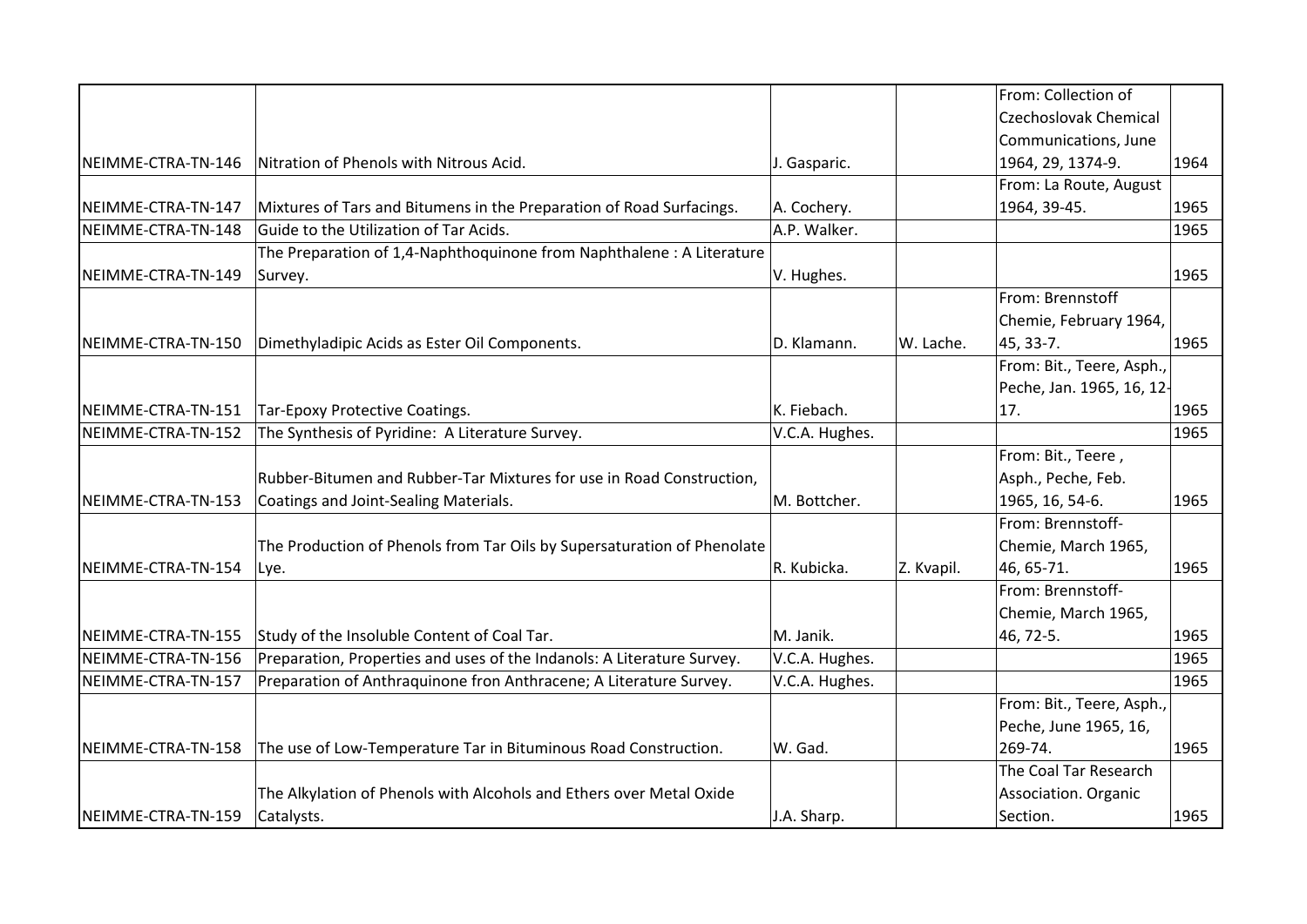|                     |                                                                      |                    |              | The Coal Tar Research   |      |
|---------------------|----------------------------------------------------------------------|--------------------|--------------|-------------------------|------|
|                     |                                                                      |                    |              | Association. Organic    |      |
| NEIMME-CTRA-TN-160  | Methylation of Phenols.                                              | J.A. Sharp.        |              | Section.                | 1965 |
|                     |                                                                      |                    |              | The Coal Tar Research   |      |
|                     | Condensation of Phenols with Formaldehyde to give Hydroxy-           |                    |              | Association. Organic    |      |
| NEIMME-CTRA-TN-161  | Methylated Derivatives as a Route to Methylphenols.                  | J.A. Sharp.        |              | Section.                | 1965 |
|                     |                                                                      |                    |              | From: Chemische         |      |
|                     | Operating Experience with a Plant for the Production of Benzene by   |                    |              | Technik, Dec. 1965, 17, |      |
| NEIMME-CTRA-TN-162  | <b>Extractive Distillation.</b>                                      | P. Lehmann.        | R. Schwerdt. | 738-42.                 | 1966 |
| NEIMME-CTRA-TN-163  | Tar/Bitumen and Pitch/Bitumen Mixtures as Road Binders.              | V.C.A. Hughes.     |              |                         | 1966 |
|                     | The Production and Utilization of the Dihydric Phenols: A Literature |                    |              |                         |      |
| NEIMME-CTRA-TN-164  | Survey.                                                              | V.C.A. Hughes.     |              |                         | 1966 |
|                     |                                                                      |                    |              | From: Bitumen, Teere,   |      |
|                     |                                                                      |                    |              | Asphalte, Peche, Jan.   |      |
| NEIMME-CTRA-TN-165  | Road Bitumen; Its Behaviour and Testing for Practical Applications.  | K. - H. Gusfeldt.  |              | 1966, 17, 5-11.         | 1966 |
|                     |                                                                      |                    |              | From: Chemische         |      |
|                     |                                                                      |                    |              | Technik, Jan. 1966, 18, |      |
| NEIMME-CTRA-TN-166  | Large-Scale Springing of Phenolates with Sodium Bicarbonate.         | A. Georgius et al. |              | $ 31 - 4 $              | 1966 |
| NEIMME-CTRA-TN-167  | German Work on Road Tar, 1960-1965.                                  | W. D. Drake.       |              |                         | 1966 |
| NEIMME-CTRA-TN-168  |                                                                      |                    |              |                         |      |
| French Work on Road |                                                                      |                    |              |                         |      |
| Tar, 1960-1965.     |                                                                      | W. D. Drake.       |              |                         | 1966 |
|                     |                                                                      |                    |              | From: Erdol u. Kohle,   |      |
| NEIMME-CTRA-TN-169  | Production and use of Chloromethyl Aromatic Compounds.               | K. Handrick.       |              | March 1966, 9, 172-7.   | 1966 |
|                     |                                                                      |                    |              | From: Koks-Smola-Gaz,   |      |
| NEIMME-CTRA-TN-170  | Technical Tar Bases from Coke-Oven Base Oil.                         | K. Wiszniowski.    |              | 1965, 10, 240-3.        | 1966 |
|                     |                                                                      |                    |              | From: Brennstoff-       |      |
|                     | Liquid Aluminium Chloride Complexes with Aromatic Hydrocarbons and   |                    |              | Chemie, April 1966, 47, |      |
| NEIMME-CTRA-TN-171  | their use.                                                           | T. Tecza et al.    |              | $97-100.$               | 1966 |
|                     | Recent Developments in the Gas Chromatography and Spectroscopy of    |                    |              | From: Erdol u. Kohle,   |      |
| NEIMME-CTRA-TN-172  | Polycyclic Aromatic Hydrocarbons and Heterocyclics.                  | H.D. Sauerland.    | M. Zander.   | July 1966, 19, 502-5.   | 1966 |
|                     |                                                                      |                    |              | The Coal Tar Section.   |      |
| NEIMME-CTRA-TN-174  | Chloromethylation of Aromatic Compounds; A Literature Survey.        | M. Fielding.       |              | Organic Section.        | 1966 |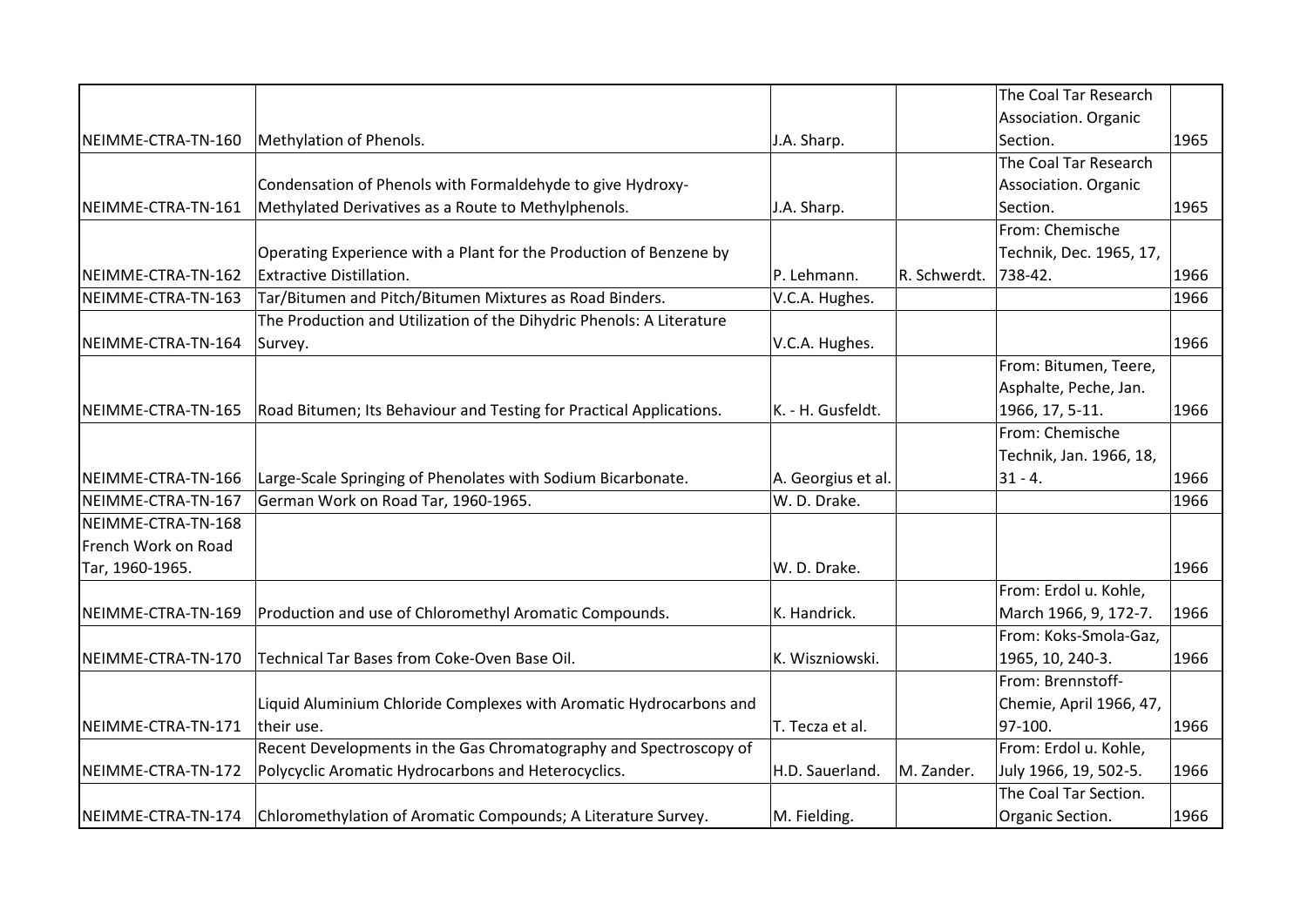|                    |                                                                         |                |             | From: Brennstoff-        |      |
|--------------------|-------------------------------------------------------------------------|----------------|-------------|--------------------------|------|
|                    | The Study of Coal Tar Resins by a Combination of Pyrolysis and Gas      |                |             | Chemie, Sept. 1966, 47,  |      |
| NEIMME-CTRA-TN-175 | Chromatography.                                                         | F. Sonntag.    |             | 264-9.                   | 1966 |
|                    |                                                                         |                |             | From: Brennstoff-        |      |
|                    | The Thermal Treatment of Coal Tar. 1. The Change in Group               |                |             | Chemie, Oct. 1966, 47,   |      |
| NEIMME-CTRA-TN-176 | Composition.                                                            | M. Janik.      |             | 295-9.                   | 1966 |
|                    |                                                                         |                |             | From: Chemische          |      |
|                    |                                                                         |                |             | Technik, Oct. 1966, 18,  |      |
| NEIMME-CTRA-TN-177 | Reaction of Pyridine Bases with Aliphatic Alcohols.                     | K.K. Moll.     | H.J. Uebel. | 629-30.                  | 1966 |
|                    |                                                                         |                |             | From: Chemische          |      |
|                    |                                                                         |                |             | Technik, Aug. 1963, 15,  |      |
| NEIMME-CTRA-TN-178 | Vacuum Steam Jets for Distillation Columns.                             | H. Sende.      |             | 474-7.                   | 1966 |
|                    |                                                                         |                |             | From: Brennstoff-        |      |
|                    |                                                                         |                |             | Chemie, June 1966, 47,   |      |
| NEIMME-CTRA-TN-179 | Alkylpyridines by Catalytic Reactions in the Vapour Phase.              | C.R. Adams.    | J. Falbe.   | 184-7.                   | 1966 |
|                    |                                                                         |                |             | From: Brennstoff-        |      |
|                    | The Thermal Treatment of Coal Tar. II. The Change in Composition of the |                |             | Chemie, Nov. 1966, 47,   |      |
| NEIMME-CTRA-TN-180 | Fractions.                                                              | M. Janik.      |             | $341 - 5.$               | 1967 |
|                    |                                                                         |                |             | From: Fette, Seifen,     |      |
|                    | Application of a Mixed Phase in the Gas-Chromatographic Seperation of   |                |             | Anstrichmittel, 1966,    |      |
| NEIMME-CTRA-TN-181 | Phenol, Cresols, and Xylenols.                                          | H. Bober.      |             | 68, 464-8.               | 1967 |
| NEIMME-CTRA-TN-182 | Tar Emulsions; A Literature Survey.                                     | W.D. Drake.    |             |                          | 1967 |
|                    |                                                                         | D.D. Rustschev |             | From: Erdol u. Kohle,    |      |
| NEIMME-CTRA-TN-183 | Production of Hard Pitch and Pitch Coke.                                | et al.         |             | Jan. 1967, 20, 19-24.    | 1967 |
|                    |                                                                         |                |             | From: Brennstoff-        |      |
|                    | Thermal Treatment of Coal Tar. III. Change in Specific Gravity and in   |                |             | Chemie, Feb. 1967, 48,   |      |
| NEIMME-CTRA-TN-184 | Viscosity.                                                              | M. Janik.      |             | 37-40.                   | 1967 |
|                    |                                                                         |                |             | From: Goudron pour       |      |
|                    | Polyvinylchloride Modified Tar: Road Tests in Northern France in the    |                |             | Routes, Jan. 1967, (38), |      |
| NEIMME-CTRA-TN-185 | First Half of 1966.                                                     | S. Rofidal.    |             | 42-57.                   | 1967 |
|                    |                                                                         |                |             | From: Goudron pour       |      |
|                    |                                                                         |                |             | Routes, Jan. 1967, No.   |      |
|                    | NEIMME-CTRA-TN-186   PVC-TAR, A New Road Binder.                        | R. Ansart.     |             | 38, 20-41.               | 1967 |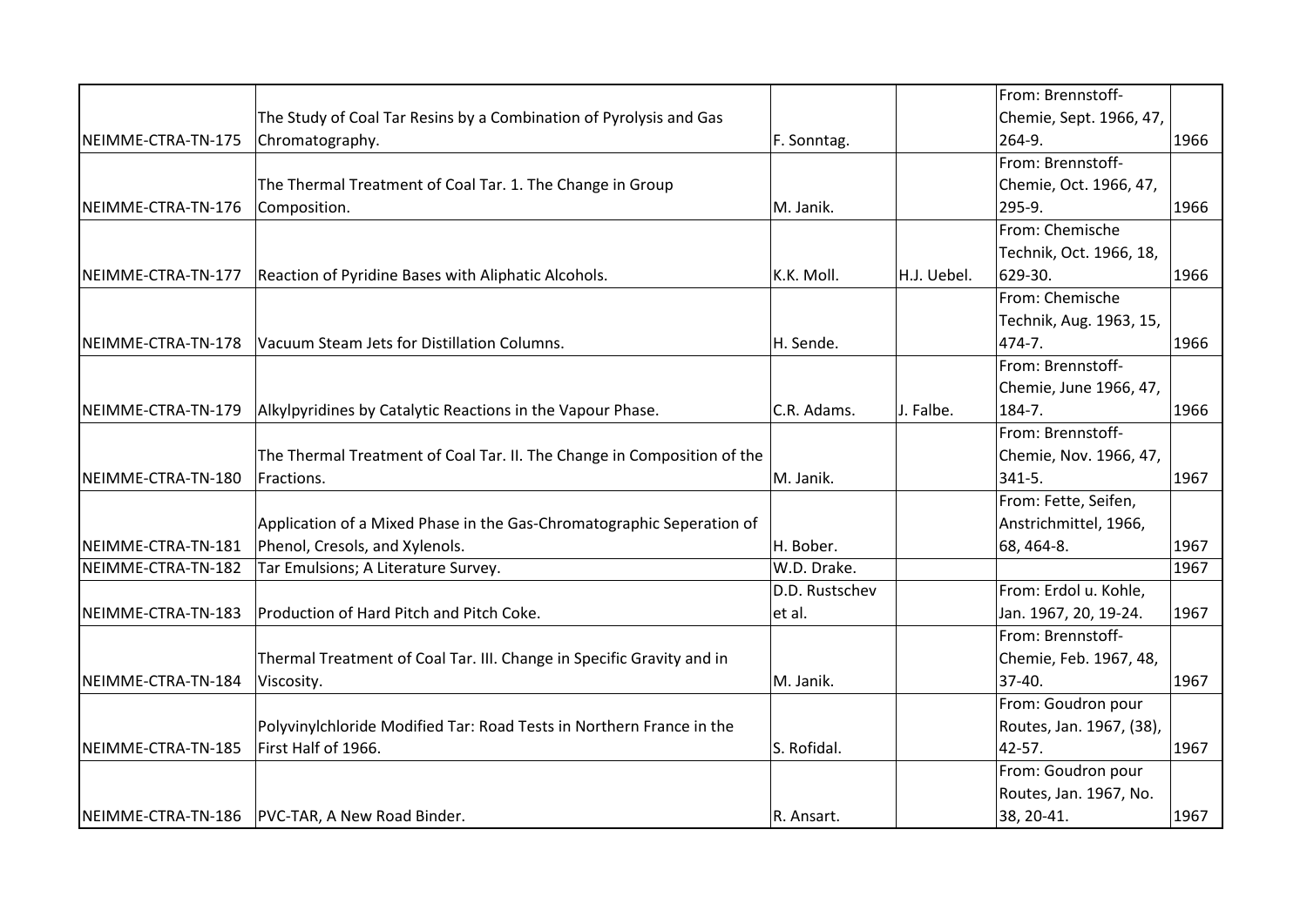|                    |                                                                                |                  | From: Goudron pour        |      |
|--------------------|--------------------------------------------------------------------------------|------------------|---------------------------|------|
|                    |                                                                                |                  | Routes, Jan. 1967, No.    |      |
| NEIMME-CTRA-TN-187 | The Tenacity-Ductility Test and its Application to TAR-PVC Binder.             | Distigoudron.    | 38, 14-19.                | 1967 |
|                    |                                                                                |                  | <b>Coal Tar Research</b>  |      |
|                    |                                                                                |                  | Association.              |      |
|                    |                                                                                |                  | Administration            |      |
| NEIMME-CTRA-TN-188 | Some Data on Petroleum-Based Hydrocarbon Solvents and Fluxing Oils.            | P.V. Watkins.    | Department.               | 1967 |
|                    |                                                                                |                  | Paper Presented at the    |      |
|                    |                                                                                |                  | I.R.T.C. Technical        |      |
|                    | Control in the Manufacture of Tar-Coated Materials: Determination of           |                  | Committee Meeting,        |      |
| NEIMME-CTRA-TN-189 | the Tar Content.                                                               | R. Sauterey.     | Edinburgh, May 1967.      | 1967 |
|                    | Study of the Texture Formation of Cokes from Coals and Pitches by              | M. Ihnatowiez et | From: Carbon, 1966, 4,    |      |
| NEIMME-CTRA-TN-190 | Solubility and Microscopy.                                                     | al.,             | 41-50.                    | 1967 |
|                    |                                                                                |                  | From: Brennstoff-         |      |
|                    | The Thermal Treatment of Coal Tar. IV. Changes in Elementary                   |                  | Chemie, May 1967, 48,     |      |
| NEIMME-CTRA-TN-191 | Composition.                                                                   | M. Janik.        | 139-41.                   | 1967 |
| NEIMME-CTRA-TN-192 | Extraction of Indole from Coal Tar Oils.                                       | V.C.A. Hughes.   |                           | 1967 |
|                    |                                                                                | E. Zirkler.      |                           |      |
| NEIMME-CTRA-TN-194 | Principles and Practice of Slurry Sealing.                                     | (Teerag-Asdag A. |                           | 1967 |
|                    |                                                                                |                  | The Coal Tar Research     |      |
|                    |                                                                                |                  | Association. Pitch        |      |
| NEIMME-CTRA-TN-195 | A Surface Dressing Experiment using Low-Volatile Tar.                          | M.R. Kuhnel.     | Section.                  | 1967 |
|                    |                                                                                | L.J. Wood, South |                           |      |
|                    |                                                                                | Eastern Gas      | The Coal Tar Research     |      |
| NEIMME-CTRA-TN-196 | A Surface Dressing Trial on C5, Nr. Bagshot, Surrey, 18th July 1967.           | Board.           | Association.              | 1967 |
|                    |                                                                                |                  | From: Bit., Teere, Asph., |      |
|                    |                                                                                |                  | Peche, July 1967, 18,     |      |
| NEIMME-CTRA-TN-197 | The Slurry-Seal Process for the Treatment of Road Surfaces.                    | M. Zulauf.       | 258-60.                   | 1967 |
|                    | A Surface Dressing Trial with a Tar/Bitumen Binder at Seacroft, Nr. Leeds      |                  | The Coal Tar Research     |      |
| NEIMME-CTRA-TN-198 | : 24th August 1967.                                                            | W. G. Wilman.    | Association.              | 1967 |
|                    |                                                                                |                  | From: Chemische           |      |
|                    |                                                                                |                  | Technik, July 1967, 19,   |      |
|                    | NEIMME-CTRA-TN-199   Modification of Bitumen by Physical and Chemical Methods. | E. Gundermann.   | 425-8.                    | 1967 |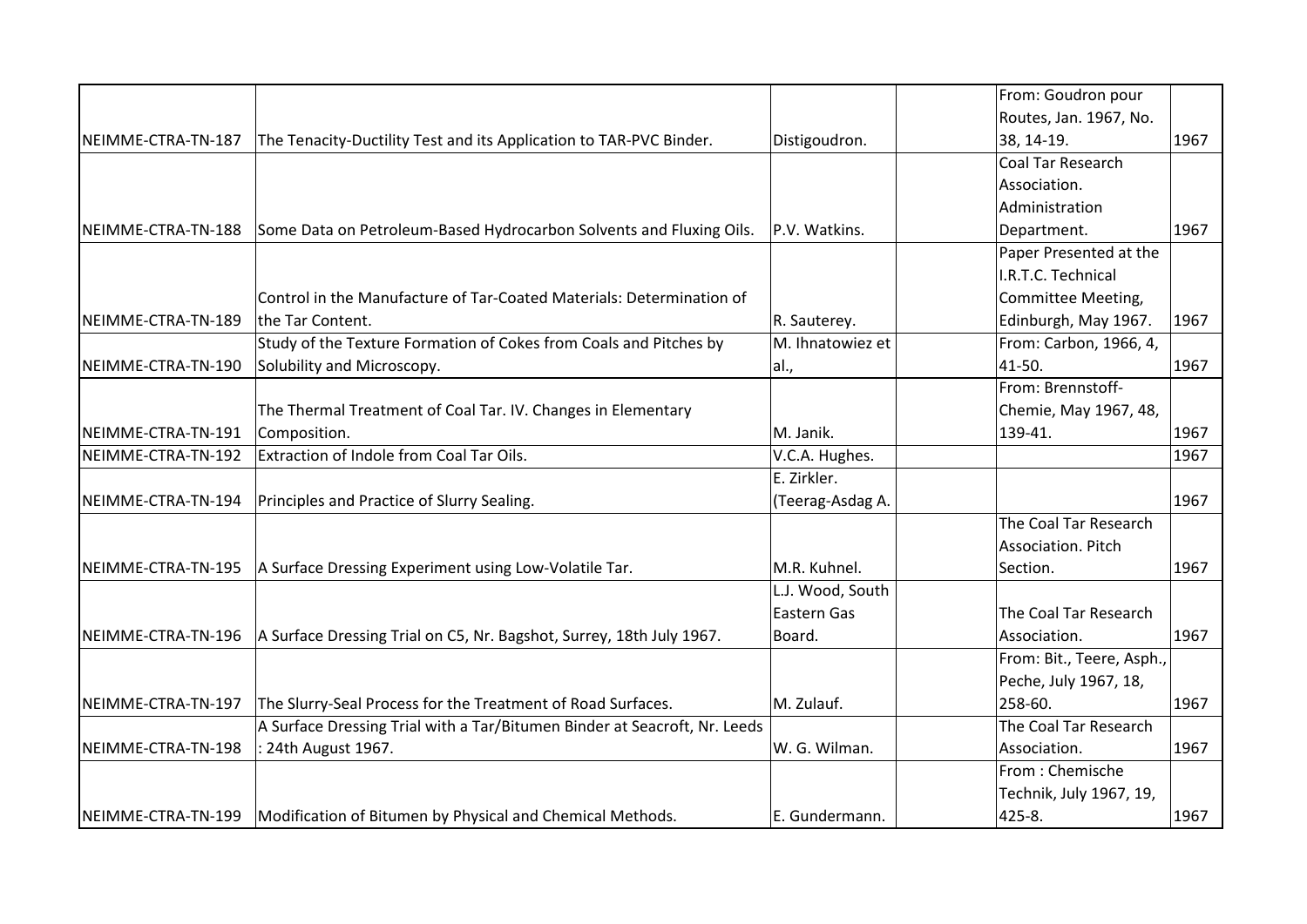|                    |                                                                                     |                   |                     | From : La Chimica e           |      |
|--------------------|-------------------------------------------------------------------------------------|-------------------|---------------------|-------------------------------|------|
|                    |                                                                                     |                   |                     | l'Industria, March 1967,      |      |
| NEIMME-CTRA-TN-200 | Thermal Hydro-Dealkylation of 2-Methyl-5-Ethylpyridene.                             | A. Nenz et al.    |                     | 49, 259-64.                   | 1967 |
|                    | Surface Dressing Trials using PVC/TAR in the Lindsey County Division of             |                   |                     | The Coal Tar Research         |      |
| NEIMME-CTRA-TN-201 | Lincolnshire: Autumn 1967.                                                          | M.R. Kuhnel.      |                     | Association.                  | 1967 |
|                    |                                                                                     |                   |                     | From : Erdol u. Kohle,        |      |
|                    |                                                                                     |                   |                     | October 1967, 20, 726-        |      |
| NEIMME-CTRA-TN-202 | The Partial Hydrogenation of Anthracene and Phenanthrene.                           | J. Schlegel.      | G. Kolling.         | ۱9.                           | 1967 |
|                    |                                                                                     |                   |                     | From: Chemische               |      |
|                    |                                                                                     |                   |                     | Technik, Sept. 1967, 19,      |      |
| NEIMME-CTRA-TN-203 | Production of Pyridine and Alkylpyridines.                                          | K.-K. Moll.       |                     | 528-37.                       | 1968 |
|                    |                                                                                     |                   |                     | From: Ver. Forder.            |      |
|                    | A Naphthalene Fire and its Consequences for Preventative Fire                       |                   |                     | Deut. Brandschutzes Z.,       |      |
| NEIMME-CTRA-TN-204 | Protection.                                                                         | M. Schenk.        |                     | 1965, 14, 50-2.               | 1968 |
|                    |                                                                                     |                   |                     | From: Alemas, Aug. -          |      |
| NEIMME-CTRA-TN-205 | Bituminous Treatment of Roads Constructed in Ordinary Macadam.                      | L. de Los Santos. |                     | Sept. 1967, (33), 19-22. 1968 |      |
|                    |                                                                                     |                   |                     | From: Kautschuk u.            |      |
|                    | Phthalic Anhydride in West Germany; Market Survey and Production                    |                   |                     | Gummi, Kunststoffe,           |      |
| NEIMME-CTRA-TN-206 | Prospects.                                                                          | H. Haase.         |                     | 1967, 20, 359-64.             | 1968 |
|                    |                                                                                     |                   |                     | From: Goudron pour            |      |
|                    |                                                                                     |                   |                     | Routes, Jan. 1968, (39),      |      |
| NEIMME-CTRA-TN-207 | PVC/TAR Binder; French Road Trials in 1966 and 1967.                                | S. Rofidal.       | M. Lefebvre. 11-24. |                               | 1968 |
|                    |                                                                                     |                   |                     | From: Goudron pour            |      |
|                    |                                                                                     |                   |                     | Routes, Jan. 1968, (39),      |      |
| NEIMME-CTRA-TN-208 | Kerosine - Resistant Tar "Stavojet K".                                              | P. Vessiere.      |                     | $25 - 8.$                     | 1968 |
|                    |                                                                                     |                   |                     | From: Khim. Tekhnol.          |      |
|                    |                                                                                     | G.D.              |                     | Respub. Mezhvedom.            |      |
|                    |                                                                                     | Kharlampovich     |                     | Nauch. Tekh. Sb., 1966,       |      |
| NEIMME-CTRA-TN-209 | Methods for the Synthesis of Cresols and Xylenols.                                  | et al.            |                     | No. 5, 77-80.                 | 1968 |
|                    |                                                                                     |                   |                     | From : Bulletin de la         |      |
|                    |                                                                                     |                   |                     | Societe Chimique de           |      |
|                    |                                                                                     |                   |                     | France, 1967, (8), 3093-      |      |
|                    | NEIMME-CTRA-TN-210 Syntheses of Pyridine Bases starting from Aldehydes and Ketones. | J. Gelas.         |                     | 3101.                         | 1968 |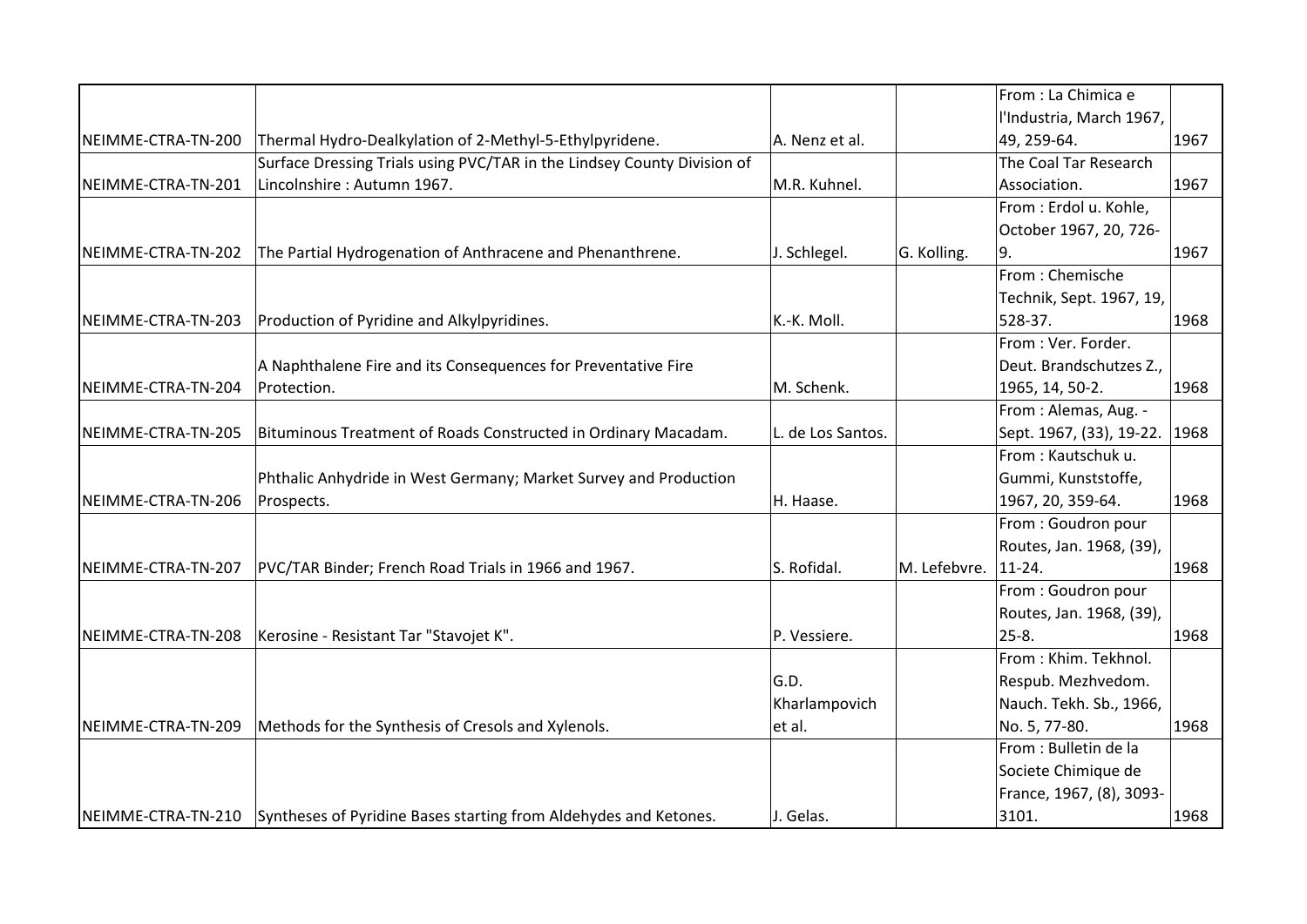|                    | A Surface Dressing Trial with a PVC/TAR on B7001 Bellshill to          |                     |          | From the Coal Tar         |      |
|--------------------|------------------------------------------------------------------------|---------------------|----------|---------------------------|------|
| NEIMME-CTRA-TN-211 | Tannochside Road, Lanarkshire: 7th and 8th May 1968.                   | W.G. Wilman.        |          | Research Association.     | 1968 |
|                    |                                                                        |                     |          | From : Chimie et          |      |
|                    | Characteristics of Anode Pastes for the Electrolytic Production of     |                     |          | Industrie, 1967, 98,      |      |
| NEIMME-CTRA-TN-212 | Aluminium; Influence of Coke Porosity.                                 | E. Barrillon.       |          | 1434-8.                   | 1968 |
| NEIMME-CTRA-TN-213 | Quinoline, Isoquinoline and Quinaldine from Coal Tar.                  | V.C.A. Hughes.      |          |                           | 1968 |
|                    |                                                                        |                     |          | From: Bit., Teere, Asph., |      |
|                    |                                                                        |                     |          | Peche, July 1968, 19,     |      |
| NEIMME-CTRA-TN-214 | Automatic Fraass Brittle Point Apparatus (Din 1995).                   | G. Lange.           |          | 283-5.                    | 1968 |
|                    |                                                                        |                     |          | From: Bit., Teere,        |      |
|                    | Penetration Nomograms for the Analysis of Bitumens Pitches and related |                     |          | Asph., Peche, July 1968,  |      |
| NEIMME-CTRA-TN-215 | Substances.                                                            | K. Muller           |          | 19, 268-74.               | 1968 |
|                    | A Surface Dressing Trial with PVC/TAR on A616 in Sheffield on 8th and  |                     |          | From the Coal Tar         |      |
| NEIMME-CTRA-TN-216 | 9th September 1968.                                                    | M. R. Kuhnel.       |          | Research Association.     | 1968 |
|                    | A Surface Dressing Trial with PVC/TAR on A34, Cheshire on 11th and     |                     |          | From the Coal Tar         |      |
| NEIMME-CTRA-TN-217 | 12th September 1968.                                                   | M. R. Kuhnel.       |          | Research Association.     | 1968 |
|                    |                                                                        |                     |          | From: Bull. Liaison Lab.  |      |
|                    |                                                                        |                     |          | Ponts et Chaussees,       |      |
|                    | The Vialit Plate Adhesion-Cohesion Test Method in the Study of Road    |                     |          | Nov.-Dec. 1963, (4), 149  |      |
| NEIMME-CTRA-TN-218 | Binder Adhesion.                                                       | M. Brossel.         |          | 1 to 149-28.              | 1968 |
|                    |                                                                        |                     |          | From: Revue Francaise     |      |
|                    |                                                                        |                     |          | de l'Energie, April 1968, |      |
| NEIMME-CTRA-TN-219 | The Present State and Future of Coal Carbonization Products in France. | R. de Ponfilly.     |          | 19, 365-72.               | 1968 |
|                    |                                                                        |                     |          | From: Brennstoff-         |      |
|                    | The Separation of Alkylpyridine Mixtures. Part 1. Separation of 3-, 4- |                     |          | Chemie, Dec. 1968, 49,    |      |
| NEIMME-CTRA-TN-220 | Picoline Fractions by Azeotropic Distillation.                         | S. Neuhauser.       | F. Wolf. | 355-9.                    | 1969 |
|                    |                                                                        | E. Zirkler.         |          | From: Strassen-u.         |      |
|                    |                                                                        | (Teerag-Asdag A.    |          | Tiefbau, Dec. 1968, 22,   |      |
| NEIMME-CTRA-TN-221 | The Slurry-Seal Process for the Maintenance of Road Surfaces.          | $ G_{\cdot}\rangle$ |          | 906-14.                   | 1969 |
|                    |                                                                        |                     |          | From the Coal Tar         |      |
| NEIMME-CTRA-TN-222 | The Preparation and Polymerization of Dihydronaphthalenes.             | D. McNeil.          |          | Research Association.     | 1969 |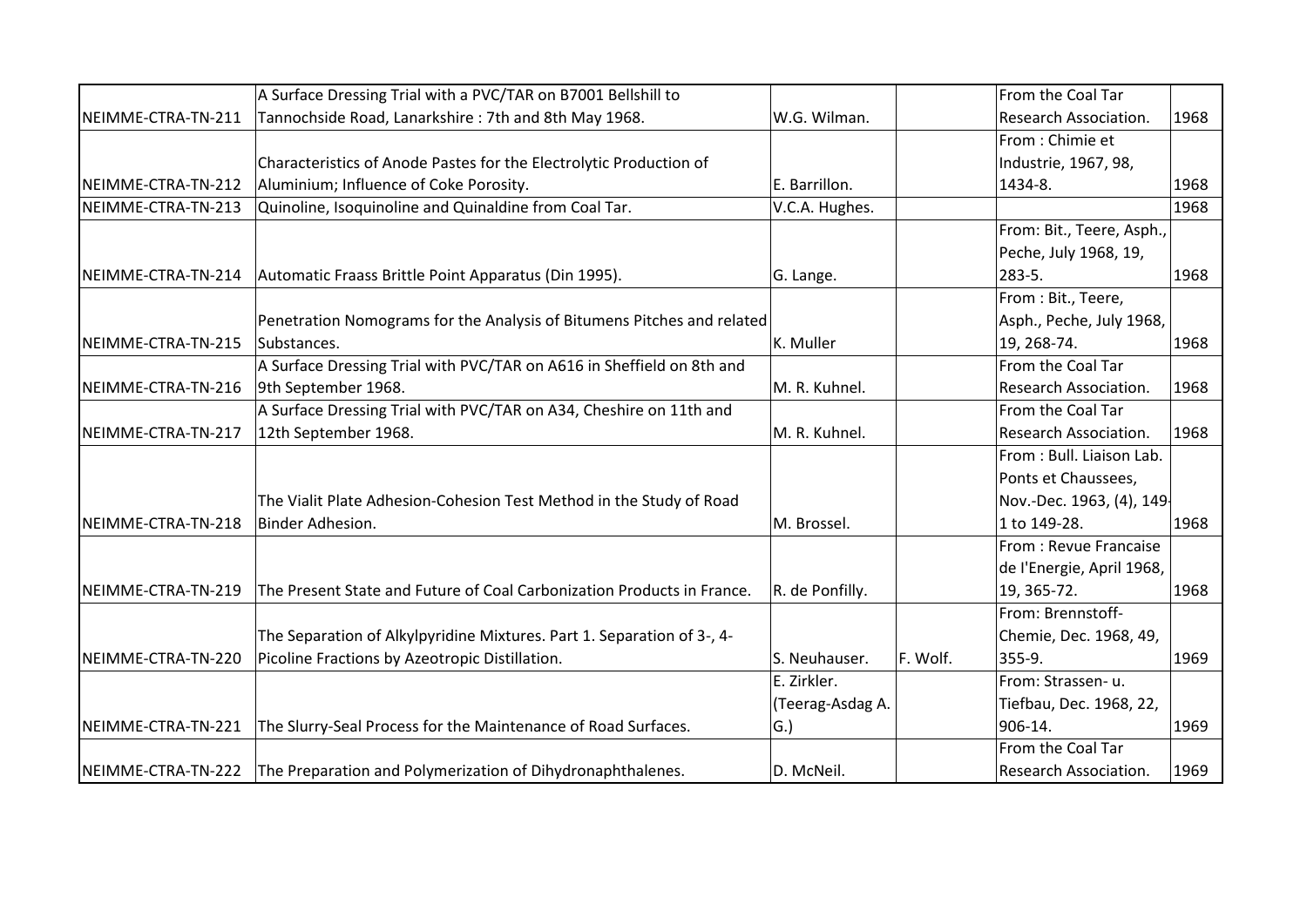|                    |                                                                           |                   |             | From: Supplement to            |      |
|--------------------|---------------------------------------------------------------------------|-------------------|-------------|--------------------------------|------|
|                    |                                                                           |                   |             | Annales de l'Institut          |      |
|                    |                                                                           |                   |             | Technique du Batiment          |      |
|                    | The Use of Certain Synthetic Resins in the Construction of Roads, Factory |                   |             | et des Travaux Publics,        |      |
| NEIMME-CTRA-TN-223 | Floors and for Sealing (Water-Proofing) Purposes.                         | R. Ansart.        |             | Nov. 1968, 21, 1640-66. 1969   |      |
| NEIMME-CTRA-TN-224 | The Uses of Quinoline, Isoquinoline and Quinaldine: A Literature Survey.  | V.C.A. Hughes.    |             |                                | 1969 |
| NEIMME-CTRA-TN-225 | Tar-Based Tapes for Pipeline Protection: A Literature Survey.             | V.C.A. Hughes.    |             |                                | 1969 |
|                    |                                                                           |                   |             | From: Brennstoff-              |      |
|                    | The Separation of Alkylpyridine Mixtures. Part 2. Separation of 2, 6-     |                   | S.          | Chemie, March 1969,            |      |
| NEIMME-CTRA-TN-226 | Lutidine/2-Ethylpyridine and 3-Picoline/4-Picoline Mixtures.              | F. Wolf.          | Neuhauser.  | 50, 83-6.                      | 1969 |
|                    |                                                                           |                   |             | From : Erdol u. Kohle,         |      |
| NEIMME-CTRA-TN-227 | Hydrodealkylation of Pyridine Bases at Normal Pressure.                   | F. Mensch.        |             | Feb. 1969, 22, 67-71.          | 1969 |
|                    |                                                                           |                   |             | From: Bit., Teere, Asph.,      |      |
|                    | The Effects of the Subliming and Volatile Components on the Changes in    |                   |             | Peche, May 1969, 20,           |      |
| NEIMME-CTRA-TN-228 | Quality of Prepared Road Tar.                                             | R. Szczepanik.    |             | 217-24.                        | 1969 |
| NEIMME-CTRA-TN-229 | Uses of o- and p-Phenylphenol; A Literature Survey.                       | W.D. Drake.       |             |                                | 1969 |
|                    | The Detection and Determination of Tar and Bitumen in their Mixtures.     |                   |             |                                |      |
| NEIMME-CTRA-TN-230 | A Literature Survey.                                                      | W. D. Drake.      |             |                                | 1969 |
|                    | Phase Equilibria in the Systems Oil - Phenol - Alkali and Oil - Phenol -  |                   |             | From: Khim. Tverd.             |      |
| NEIMME-CTRA-TN-231 | Phenolate.                                                                | G. I. Papkov.     | B. M. Pats. | Topl., 1969, (3), 93-102. 1970 |      |
|                    |                                                                           |                   |             | Erdole u. Kohle, Feb.          |      |
| NEIMME-CTRA-TN-232 | Capillary Gas Chromatography of Low- and High-Temperature Tars.           | H. Pichler et al. |             | 1970, 23, 91-4.                | 1970 |
|                    | Preparation of Cresols by Transalkylation of Methyl Radicals from         | A. B. Vol-        |             | From: Khim. Tverd.             |      |
| NEIMME-CTRA-TN-233 | Polymethylphenols to Phenol.                                              | Epshtein et al.,  |             | Topl., 1968, (2), 72-80.       | 1970 |
|                    |                                                                           |                   |             | From: Chemische                |      |
|                    |                                                                           |                   |             | Technik, April 1970, 22,       |      |
| NEIMME-CTRA-TN-234 | Statistical Experimentation in the Synthesis of Pyridine Bases.           | E. Just et al.    |             | 210-11.                        | 1970 |
|                    |                                                                           |                   |             | From: Bit., Teere,             |      |
|                    |                                                                           |                   |             | Asph., Peche, Feb.             |      |
| NEIMME-CTRA-TN-235 | The Mixing Resistance of Cationic Slurry Seals.                           | E. - J. Vater.    |             | 1970, 21, 47-50.               | 1970 |
| NEIMME-CTRA-TN-236 | Pyrene - Preparation, Properties and Uses: A Literature Survey.           | W. D. Drake.      |             |                                | 1970 |
|                    | Hydrocracking of 4-Indanol. 5-Indanol and 5-Indanamine on a               |                   |             | From: Erdol u.Kohle,           |      |
| NEIMME-CTRA-TN-237 | Ni/Altwo0three Catalyst.                                                  | V.Pencev et al.,  |             | Sept.1970, 23, 571-4.          | 1970 |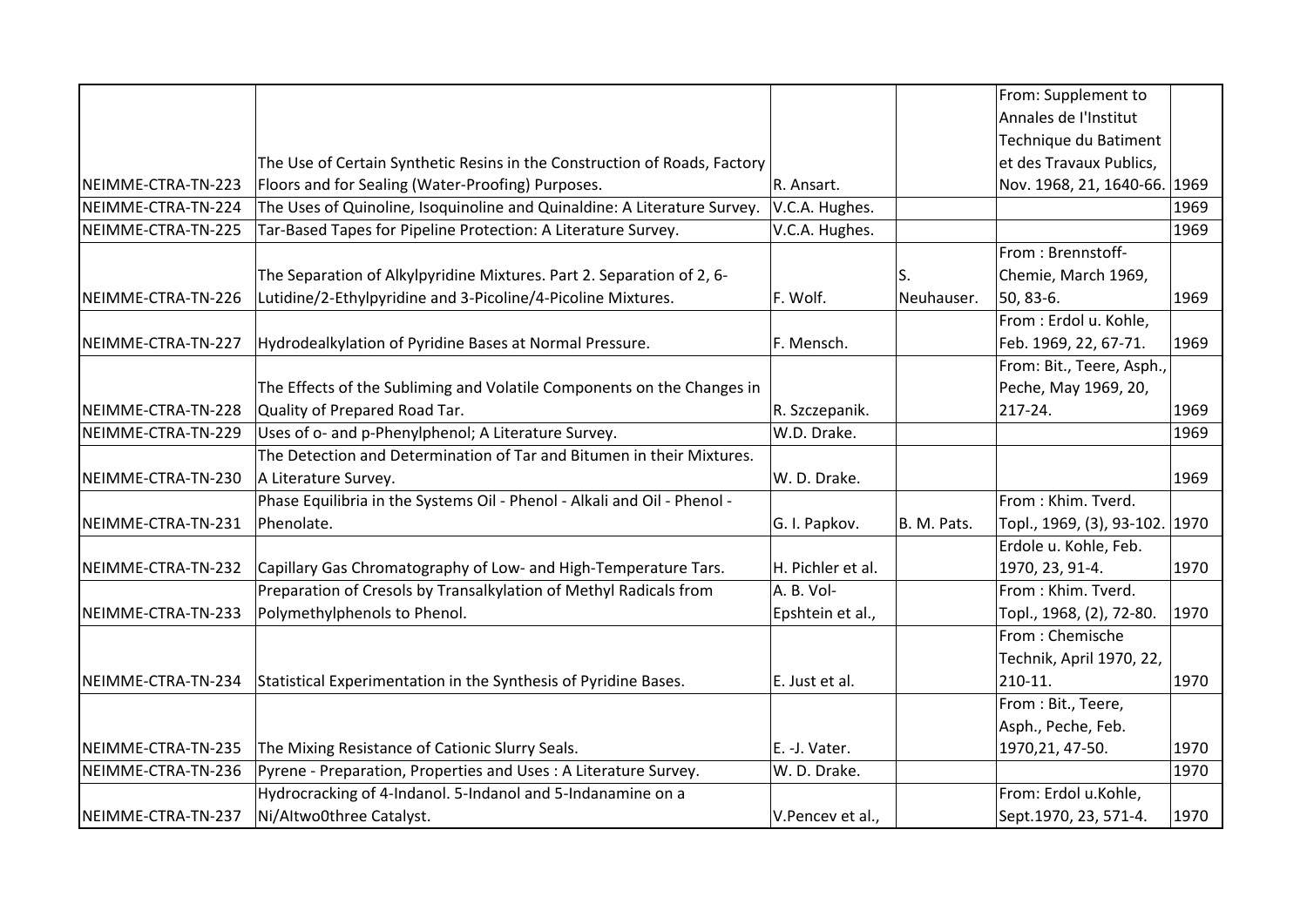|                    |                                                                             |                  |            | From: Erdol u. Kohle,                               |      |
|--------------------|-----------------------------------------------------------------------------|------------------|------------|-----------------------------------------------------|------|
| NEIMME-CTRA-TN-238 | Analysis of Brown Coal Tar Alkylphenols.                                    | V. Kusy.         |            | Sept.1970, 23, 575-80.                              | 1970 |
|                    |                                                                             |                  |            | From: Bit., Teere,                                  |      |
|                    | A Kinetic Analysis of the Pyrolysis of Bituminous Coal Tar Pitch. Part 1:   |                  |            | Asph., Peche, Nov.                                  |      |
| NEIMME-CTRA-TN-239 | Method and Results.                                                         | K. J. Huttinger. |            | 1970, 21, 487-90.                                   | 1971 |
|                    | Kinetic Analysis of the Coal Tar Pitch Pyrolysis. Part II. Determination of |                  |            | From: Bit., Teere,                                  |      |
|                    | reaction kinetic factors from non-isothermal measurements and               |                  |            | Asph., Peche, Dec.                                  |      |
| NEIMME-CTRA-TN-240 | attempts to predict the pyrolysis behaviour.                                | K. J. Huttinger. |            | 1970, 21, 528-31.                                   | 1971 |
| NEIMME-CTRA-TN-241 | German Work on Road Tar, 1966-June 1971.                                    | W. D. Drake.     |            |                                                     | 1971 |
| NEIMME-CTRA-TN-242 | French Work on Road Tar 1966-June 1971.                                     | W. D. Drake.     |            |                                                     | 1971 |
|                    |                                                                             |                  |            | From: Bit., Teere, Asph.,<br>Peche, March 1971, 22, |      |
| NEIMME-CTRA-TN-243 | Influence of Additives on the Properties of Bitumen.                        | M. Graalmann.    |            | 104-8.                                              | 1971 |
|                    | The Pelletizing of Fine Coke with Tarry Binders - A Contribution to the     |                  |            | From: Bergbautechnik,                               |      |
| NEIMME-CTRA-TN-244 | Production of Smokeless Fuels.                                              | H. Krug.         | W. Feiler. | Sept. 1970, 20, 474-7.                              | 1971 |
|                    |                                                                             |                  |            | From: Bitumen, Teere,                               |      |
|                    | Combinations of Bituminous Materials with Epoxy Resins as Corrosion         |                  |            | Asphalte, Pech, August                              |      |
| NEIMME-CTRA-TN-245 | <b>Protection Coatings.</b>                                                 | K. Krenkler.     | F. Wagner. | 1971, 22, 305-9.                                    | 1971 |
|                    |                                                                             |                  |            | From: Wasser, Luft,                                 |      |
|                    | Biological Treatment of Coke Oven Effluents and Reuse of the Water in       | W.               |            | Betr., 1971, 15, (1), 8-                            |      |
| NEIMME-CTRA-TN-246 | Coke Oven Plant.                                                            | Bischofsberger.  |            | 13.                                                 | 1971 |
|                    |                                                                             |                  |            | From: Bull. Liaison                                 |      |
|                    |                                                                             |                  |            | Laboratoires Routiers,                              |      |
| NEIMME-CTRA-TN-247 | Use of Tar-Polymer Compositions in Road Construction.                       | G. Hameau.       | G. Brun.   | Paris, 1971, 50, 47-55.                             | 1971 |
|                    |                                                                             |                  |            | From: Strassenbau u.                                |      |
|                    |                                                                             |                  |            | Bautenschutz m.                                     |      |
|                    | Evaluation of a Tar-Bitumen Fine Concrete from a 30-Year Old Road           |                  |            | Steinkohlenteer, Sept.                              |      |
| NEIMME-CTRA-TN-248 | Surface.                                                                    | Beck.            | Janofsky.  | 1970, 19, 4-8.                                      | 1971 |
|                    |                                                                             |                  |            | From: Freiberg.                                     |      |
|                    |                                                                             |                  |            | Forschungsh., 1970,                                 |      |
| NEIMME-CTRA-TN-249 | Flow Behaviour of Bituminous Coal Tar Pitch-Coke Mixtures.                  | G. Gruson et al. |            | A472, 61-73.                                        | 1971 |
| NEIMME-CTRA-TN-250 | Use of Liquid Pitch in Coal Briquetting. A Literature Survey.               | W. D. Drake.     |            |                                                     | 1971 |